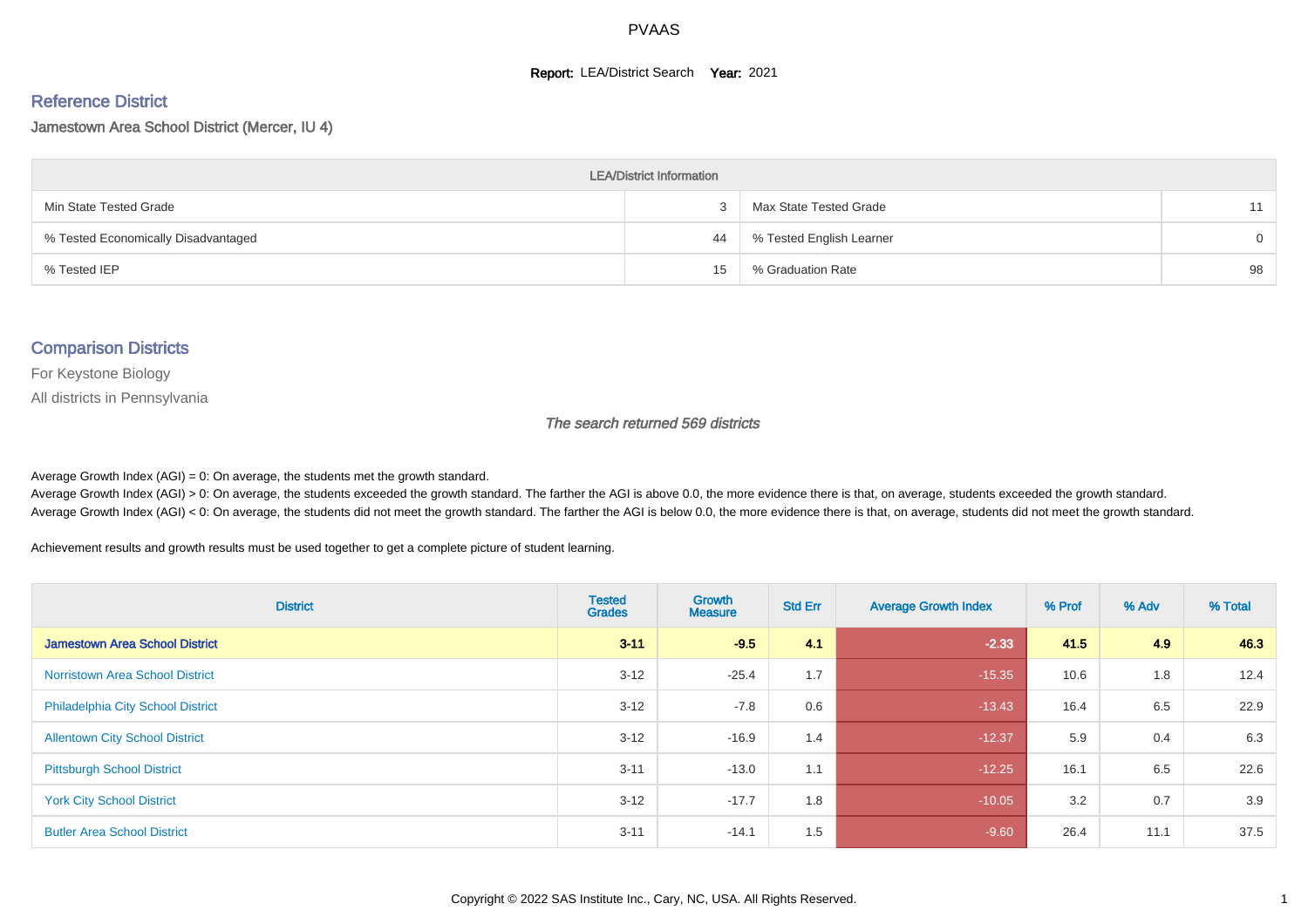| <b>District</b>                                    | <b>Tested</b><br><b>Grades</b> | <b>Growth</b><br><b>Measure</b> | <b>Std Err</b> | <b>Average Growth Index</b> | % Prof | % Adv | % Total |
|----------------------------------------------------|--------------------------------|---------------------------------|----------------|-----------------------------|--------|-------|---------|
| <b>Jamestown Area School District</b>              | $3 - 11$                       | $-9.5$                          | 4.1            | $-2.33$                     | 41.5   | 4.9   | 46.3    |
| <b>Muhlenberg School District</b>                  | $3 - 10$                       | $-17.8$                         | 1.9            | $-9.34$                     | 12.4   | 4.6   | 17.0    |
| <b>North Hills School District</b>                 | $3 - 11$                       | $-15.8$                         | 1.8            | $-8.84$                     | 26.4   | 19.8  | 46.2    |
| <b>Cheltenham School District</b>                  | $3 - 11$                       | $-17.6$                         | 2.0            | $-8.74$                     | 24.4   | 8.3   | 32.6    |
| <b>Williamsport Area School District</b>           | $3 - 11$                       | $-11.7$                         | 1.4            | $-8.29$                     | 18.2   | 10.5  | 28.7    |
| <b>West Side CTC</b>                               | $9 - 10$                       | $-32.0$                         | 3.9            | $-8.16$                     | 5.9    | 0.0   | 5.9     |
| Ambridge Area School District                      | $3 - 12$                       | $-19.4$                         | 2.5            | $-7.64$                     | 23.2   | 5.6   | 28.9    |
| <b>Lancaster School District</b>                   | $3 - 12$                       | $-10.0$                         | 1.4            | $-7.22$                     | 9.0    | 3.9   | 12.8    |
| <b>Greater Latrobe School District</b>             | $3 - 11$                       | $-14.1$                         | 2.0            | $-7.14$                     | 41.0   | 12.6  | 53.6    |
| <b>York Co School Of Technology</b>                | $9 - 12$                       | $-10.9$                         | 1.6            | $-6.79$                     | 22.6   | 4.0   | 26.6    |
| <b>Hempfield Area School District</b>              | $3-12$                         | $-10.2$                         | 1.6            | $-6.37$                     | 28.1   | 19.2  | 47.3    |
| <b>Kennett Consolidated School District</b>        | $3 - 11$                       | $-10.4$                         | 1.7            | $-6.27$                     | 28.7   | 14.0  | 42.7    |
| <b>Big Beaver Falls Area School District</b>       | $3 - 11$                       | $-17.9$                         | 2.8            | $-6.27$                     | 9.4    | 2.8   | 12.2    |
| <b>New Castle Area School District</b>             | $3-12$                         | $-13.6$                         | 2.3            | $-5.99$                     | 17.6   | 2.0   | 19.5    |
| <b>Coatesville Area School District</b>            | $3 - 11$                       | $-9.5$                          | 1.6            | $-5.81$                     | 12.8   | 3.3   | 16.2    |
| <b>Central Cambria School District</b>             | $3 - 11$                       | $-12.7$                         | 2.3            | $-5.61$                     | 19.4   | 7.4   | 26.9    |
| <b>Aliquippa School District</b>                   | $3 - 11$                       | $-20.0$                         | 3.6            | $-5.54$                     | 1.7    | 0.0   | 1.7     |
| <b>Frazier School District</b>                     | $3 - 11$                       | $-18.9$                         | 3.4            | $-5.49$                     | 18.3   | 1.4   | 19.7    |
| <b>Lincoln Park Performing Arts Charter School</b> | $7 - 11$                       | $-14.9$                         | 2.7            | $-5.45$                     | 39.3   | 8.9   | 48.2    |
| <b>Washington School District</b>                  | $3 - 11$                       | $-15.9$                         | 2.9            | $-5.44$                     | 12.9   | 1.7   | 14.7    |
| Philadelphia Academy Charter School                | $3 - 11$                       | $-14.7$                         | 2.7            | $-5.42$                     | 21.6   | 3.9   | 25.5    |
| <b>Bristol Township School District</b>            | $3 - 11$                       | $-7.4$                          | 1.4            | $-5.32$                     | 13.8   | 4.6   | 18.4    |
| <b>Wilkes-Barre Area School District</b>           | $3 - 11$                       | $-12.4$                         | 2.4            | $-5.18$                     | 14.2   | 3.7   | 17.9    |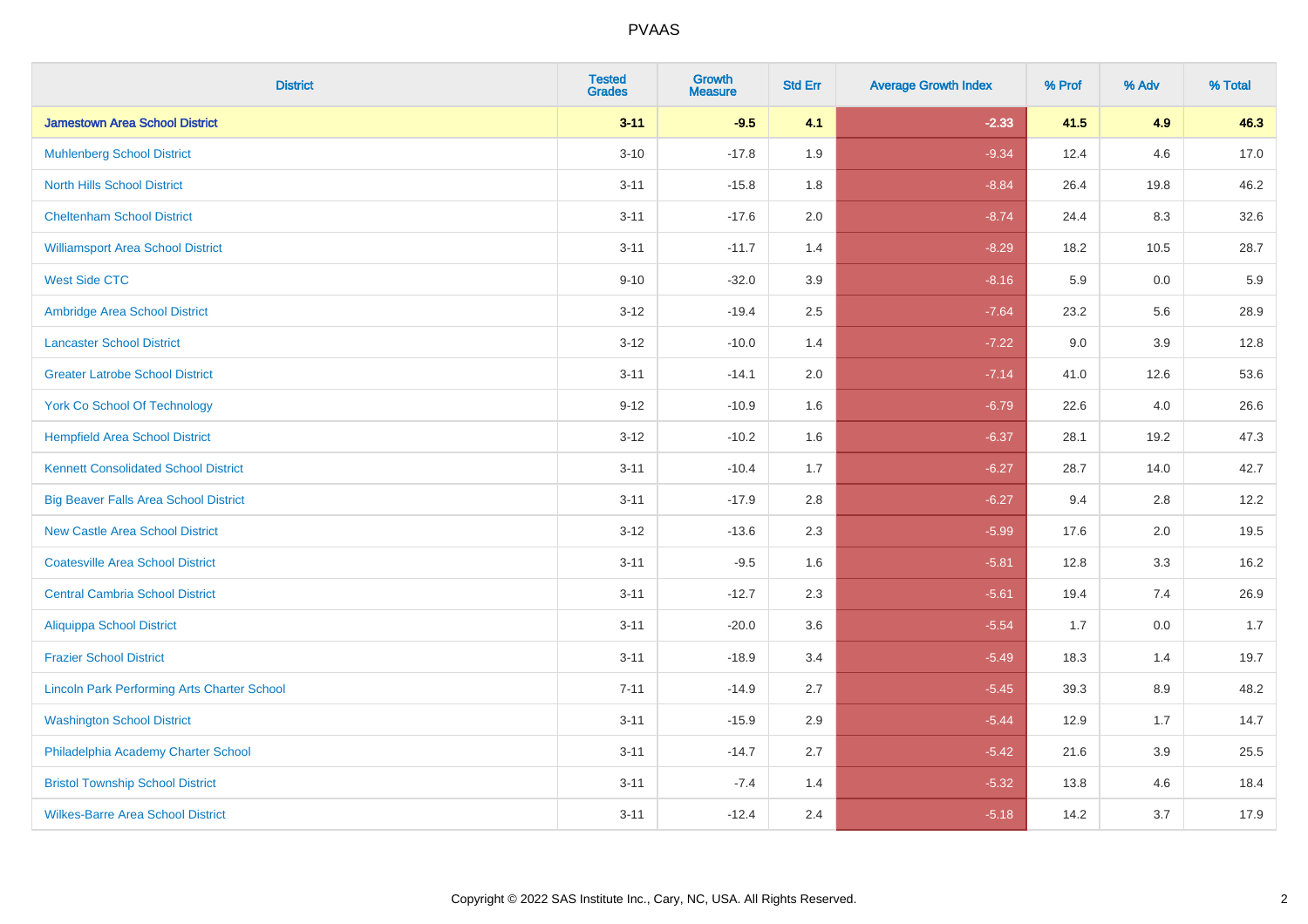| <b>District</b>                                   | <b>Tested</b><br><b>Grades</b> | <b>Growth</b><br><b>Measure</b> | <b>Std Err</b> | <b>Average Growth Index</b> | % Prof | % Adv   | % Total  |
|---------------------------------------------------|--------------------------------|---------------------------------|----------------|-----------------------------|--------|---------|----------|
| <b>Jamestown Area School District</b>             | $3 - 11$                       | $-9.5$                          | 4.1            | $-2.33$                     | 41.5   | 4.9     | 46.3     |
| <b>East Lycoming School District</b>              | $3 - 11$                       | $-10.9$                         | 2.1            | $-5.08$                     | 22.5   | $8.2\,$ | $30.8\,$ |
| Meyersdale Area School District                   | $3 - 11$                       | $-16.1$                         | 3.3            | $-4.94$                     | 20.3   | 5.8     | 26.1     |
| <b>Trinity Area School District</b>               | $3 - 11$                       | $-8.7$                          | 1.8            | $-4.87$                     | 20.9   | 9.8     | 30.8     |
| <b>Executive Education Academy Charter School</b> | $3 - 10$                       | $-14.6$                         | 3.0            | $-4.81$                     | 8.5    | 1.2     | 9.8      |
| <b>Chartiers-Houston School District</b>          | $3 - 10$                       | $-16.5$                         | 3.5            | $-4.79$                     | 26.3   | 6.6     | 32.9     |
| <b>West Mifflin Area School District</b>          | $3 - 12$                       | $-11.9$                         | 2.5            | $-4.77$                     | 15.9   | 4.0     | 19.9     |
| Lehigh Valley Charter High School For The Arts    | $9 - 10$                       | $-11.8$                         | 2.5            | $-4.76$                     | 28.9   | 5.7     | 34.6     |
| <b>Girard School District</b>                     | $3 - 11$                       | $-12.3$                         | 2.6            | $-4.76$                     | 29.7   | 18.9    | 48.6     |
| <b>Neshannock Township School District</b>        | $3 - 10$                       | $-12.5$                         | 2.7            | $-4.73$                     | 29.0   | 13.0    | 42.0     |
| <b>Fannett-Metal School District</b>              | $3 - 11$                       | $-22.3$                         | 4.8            | $-4.65$                     | 16.4   | 6.6     | 23.0     |
| <b>Derry Area School District</b>                 | $3 - 11$                       | $-11.8$                         | 2.6            | $-4.53$                     | 34.8   | 6.1     | 40.9     |
| <b>Northwestern School District</b>               | $3 - 11$                       | $-14.6$                         | 3.2            | $-4.51$                     | 32.5   | 13.7    | 46.2     |
| <b>Dunmore School District</b>                    | $3 - 11$                       | $-12.2$                         | 2.7            | $-4.51$                     | 15.0   | 5.3     | 20.4     |
| <b>Hanover Public School District</b>             | $3 - 11$                       | $-12.4$                         | 2.7            | $-4.50$                     | 22.7   | 6.2     | 28.9     |
| Jim Thorpe Area School District                   | $3 - 11$                       | $-10.9$                         | 2.4            | $-4.48$                     | 19.5   | $6.0\,$ | 25.5     |
| <b>Greenville Area School District</b>            | $3 - 11$                       | $-13.2$                         | 3.0            | $-4.45$                     | 32.1   | 4.6     | 36.7     |
| <b>Chambersburg Area School District</b>          | $3 - 11$                       | $-5.6$                          | 1.3            | $-4.42$                     | 24.2   | 15.2    | 39.4     |
| <b>General Mclane School District</b>             | $3 - 11$                       | $-10.7$                         | 2.4            | $-4.40$                     | 34.0   | 15.6    | 49.6     |
| <b>Big Spring School District</b>                 | $3 - 11$                       | $-9.8$                          | 2.3            | $-4.32$                     | 23.6   | 12.9    | 36.5     |
| <b>Interboro School District</b>                  | $3 - 12$                       | $-8.4$                          | 2.0            | $-4.27$                     | 27.6   | 6.4     | 34.1     |
| <b>Central Dauphin School District</b>            | $3 - 11$                       | $-5.2$                          | 1.2            | $-4.24$                     | 29.3   | 8.7     | 38.0     |
| <b>Chartiers Valley School District</b>           | $3 - 11$                       | $-9.1$                          | 2.1            | $-4.23$                     | 20.7   | 17.4    | 38.0     |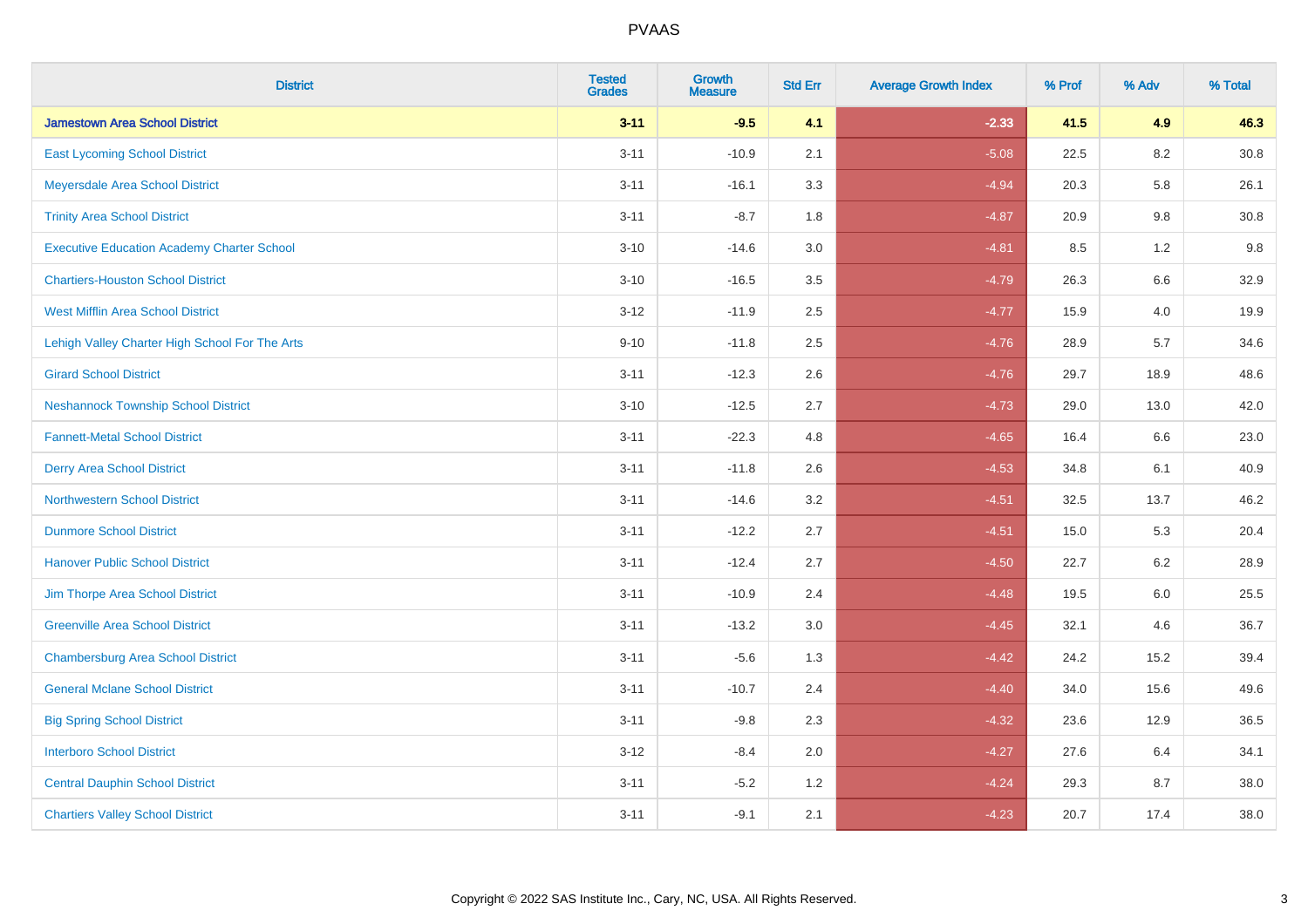| <b>District</b>                               | <b>Tested</b><br><b>Grades</b> | <b>Growth</b><br><b>Measure</b> | <b>Std Err</b> | <b>Average Growth Index</b> | % Prof | % Adv   | % Total |
|-----------------------------------------------|--------------------------------|---------------------------------|----------------|-----------------------------|--------|---------|---------|
| <b>Jamestown Area School District</b>         | $3 - 11$                       | $-9.5$                          | 4.1            | $-2.33$                     | 41.5   | 4.9     | 46.3    |
| <b>Central Fulton School District</b>         | $3 - 11$                       | $-13.3$                         | 3.2            | $-4.20$                     | 18.1   | 9.7     | 27.8    |
| <b>Williamsburg Community School District</b> | $3 - 11$                       | $-16.9$                         | 4.1            | $-4.14$                     | 22.4   | 0.0     | 22.4    |
| <b>Panther Valley School District</b>         | $3 - 12$                       | $-13.3$                         | 3.2            | $-4.10$                     | 31.5   | 4.1     | 35.6    |
| <b>Moniteau School District</b>               | $3 - 11$                       | $-11.8$                         | 2.9            | $-4.07$                     | 22.6   | 5.0     | 27.6    |
| <b>Mid Valley School District</b>             | $3 - 10$                       | $-11.1$                         | 2.7            | $-4.07$                     | 28.3   | 8.1     | 36.4    |
| <b>Mcguffey School District</b>               | $3 - 11$                       | $-12.1$                         | 3.0            | $-4.06$                     | 12.8   | 5.9     | 18.6    |
| <b>Southmoreland School District</b>          | $3 - 11$                       | $-12.5$                         | 3.1            | $-4.04$                     | 33.3   | 15.5    | 48.8    |
| <b>Milton Area School District</b>            | $3 - 11$                       | $-10.1$                         | 2.5            | $-4.04$                     | 23.0   | 11.3    | 34.2    |
| <b>Scranton School District</b>               | $3 - 12$                       | $-10.1$                         | $2.5\,$        | $-4.04$                     | 20.0   | 7.7     | 27.7    |
| <b>Deer Lakes School District</b>             | $3 - 11$                       | $-10.0$                         | 2.5            | $-4.02$                     | 27.7   | 9.9     | 37.6    |
| <b>Ellwood City Area School District</b>      | $3 - 11$                       | $-12.5$                         | 3.1            | $-4.00$                     | 26.7   | 8.7     | 35.4    |
| <b>Plum Borough School District</b>           | $3 - 11$                       | $-9.4$                          | 2.4            | $-3.98$                     | 32.9   | 27.4    | 60.4    |
| <b>Windber Area School District</b>           | $3 - 11$                       | $-11.9$                         | $3.0\,$        | $-3.94$                     | 41.0   | 10.3    | 51.3    |
| <b>Tussey Mountain School District</b>        | $3 - 12$                       | $-13.0$                         | 3.3            | $-3.93$                     | 11.1   | 3.2     | 14.3    |
| <b>Bethlehem Area School District</b>         | $3 - 11$                       | $-4.5$                          | 1.1            | $-3.91$                     | 20.4   | 11.3    | 31.7    |
| <b>Tacony Academy Charter School</b>          | $3 - 11$                       | $-12.9$                         | 3.3            | $-3.90$                     | 8.6    | 1.4     | 10.0    |
| <b>Grove City Area School District</b>        | $3 - 12$                       | $-8.8$                          | 2.3            | $-3.89$                     | 25.6   | 16.4    | 42.0    |
| <b>Pittston Area School District</b>          | $3 - 11$                       | $-8.2$                          | 2.2            | $-3.75$                     | 26.7   | 14.8    | 41.5    |
| <b>Mohawk Area School District</b>            | $3 - 11$                       | $-10.5$                         | 2.8            | $-3.75$                     | 35.1   | 10.6    | 45.7    |
| Jefferson County-Dubois AVTS                  | $9 - 11$                       | $-11.7$                         | 3.1            | $-3.72$                     | 17.6   | 2.8     | 20.4    |
| <b>Shade-Central City School District</b>     | $3 - 11$                       | $-14.6$                         | 4.0            | $-3.68$                     | 9.6    | $0.0\,$ | 9.6     |
| <b>Old Forge School District</b>              | $3 - 12$                       | $-11.3$                         | 3.1            | $-3.62$                     | 28.6   | 13.2    | 41.8    |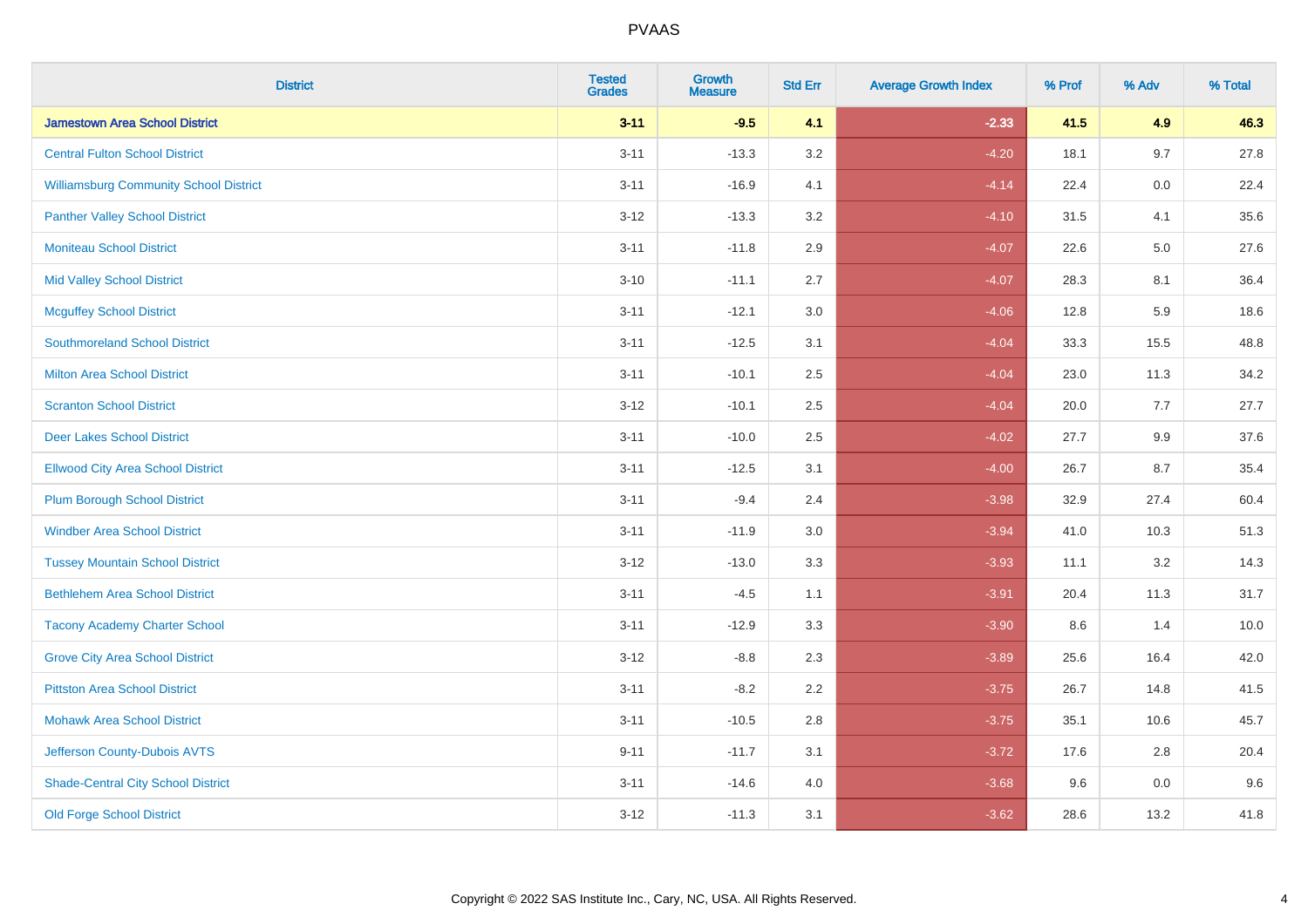| <b>District</b>                           | <b>Tested</b><br><b>Grades</b> | <b>Growth</b><br><b>Measure</b> | <b>Std Err</b> | <b>Average Growth Index</b> | % Prof | % Adv | % Total |
|-------------------------------------------|--------------------------------|---------------------------------|----------------|-----------------------------|--------|-------|---------|
| <b>Jamestown Area School District</b>     | $3 - 11$                       | $-9.5$                          | 4.1            | $-2.33$                     | 41.5   | 4.9   | 46.3    |
| <b>West York Area School District</b>     | $3 - 12$                       | $-9.8$                          | 2.7            | $-3.57$                     | 21.9   | 10.9  | 32.8    |
| Morrisville Borough School District       | $3 - 11$                       | $-13.1$                         | 3.7            | $-3.52$                     | 4.9    | 1.6   | 6.6     |
| Mechanicsburg Area School District        | $3 - 11$                       | $-5.7$                          | 1.6            | $-3.48$                     | 35.1   | 16.0  | 51.2    |
| <b>South Park School District</b>         | $3 - 11$                       | $-8.8$                          | 2.5            | $-3.46$                     | 28.1   | 17.0  | 45.2    |
| <b>Burgettstown Area School District</b>  | $3 - 11$                       | $-11.2$                         | 3.2            | $-3.46$                     | 16.0   | 2.7   | 18.7    |
| <b>Ligonier Valley School District</b>    | $3 - 11$                       | $-10.8$                         | 3.1            | $-3.43$                     | 34.1   | 5.8   | 39.9    |
| <b>Shikellamy School District</b>         | $3 - 10$                       | $-8.3$                          | 2.4            | $-3.42$                     | 20.8   | 18.5  | 39.2    |
| <b>Mount Carmel Area School District</b>  | $3 - 11$                       | $-7.9$                          | 2.3            | $-3.38$                     | 18.2   | 4.4   | 22.6    |
| East Stroudsburg Area School District     | $3 - 11$                       | $-4.9$                          | 1.4            | $-3.38$                     | 22.7   | 12.5  | 35.2    |
| Lackawanna Trail School District          | $3 - 10$                       | $-11.0$                         | 3.3            | $-3.35$                     | 13.1   | 18.0  | 31.2    |
| <b>Riverview School District</b>          | $3 - 11$                       | $-13.0$                         | 4.0            | $-3.29$                     | 43.1   | 7.8   | 51.0    |
| Canon-Mcmillan School District            | $3 - 11$                       | $-5.0$                          | 1.5            | $-3.25$                     | 30.8   | 28.5  | 59.3    |
| <b>Somerset Area School District</b>      | $3 - 11$                       | $-7.6$                          | 2.4            | $-3.17$                     | 21.0   | 14.5  | 35.5    |
| <b>Parkland School District</b>           | $3 - 11$                       | $-3.7$                          | 1.2            | $-3.17$                     | 31.4   | 30.6  | 62.0    |
| <b>Montoursville Area School District</b> | $3 - 12$                       | $-8.4$                          | 2.6            | $-3.17$                     | 38.8   | 18.2  | 57.0    |
| <b>Keystone Oaks School District</b>      | $3 - 11$                       | $-7.2$                          | 2.3            | $-3.14$                     | 30.0   | 11.1  | 41.0    |
| <b>Wissahickon School District</b>        | $3 - 10$                       | $-5.3$                          | 1.7            | $-3.14$                     | 27.5   | 29.0  | 56.6    |
| <b>Hanover Area School District</b>       | $3 - 11$                       | $-14.7$                         | 4.7            | $-3.13$                     | 12.1   | 3.0   | 15.2    |
| <b>Erie City School District</b>          | $3 - 12$                       | $-4.5$                          | 1.4            | $-3.09$                     | 13.4   | 6.7   | 20.1    |
| Jefferson-Morgan School District          | $3 - 10$                       | $-12.0$                         | 3.9            | $-3.09$                     | 28.6   | 6.1   | 34.7    |
| California Area School District           | $3 - 10$                       | $-13.7$                         | 4.5            | $-3.06$                     | 41.7   | 16.7  | 58.3    |
| <b>Greensburg Salem School District</b>   | $3 - 11$                       | $-6.9$                          | 2.2            | $-3.06$                     | 30.3   | 13.3  | 43.6    |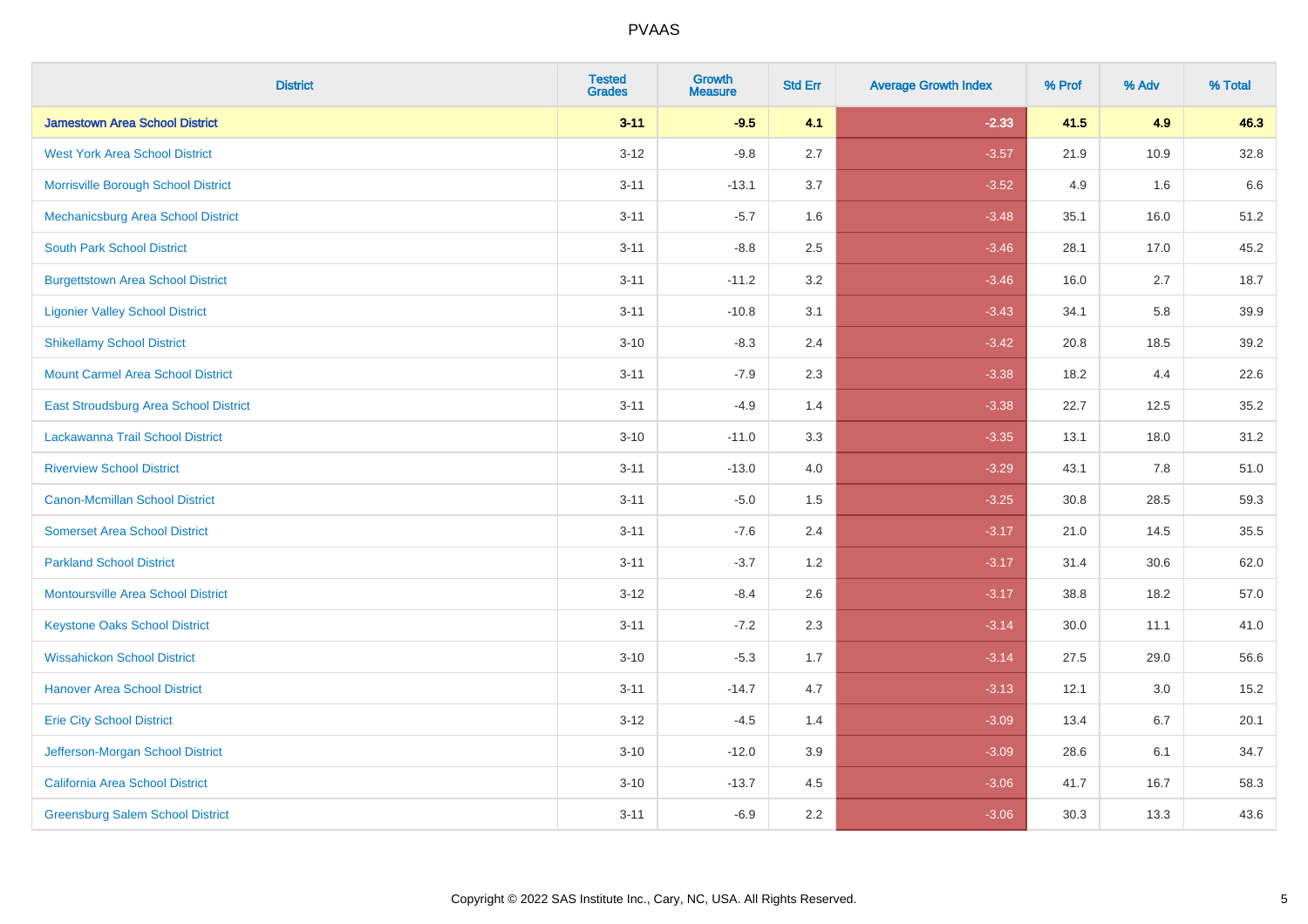| <b>District</b>                                | <b>Tested</b><br><b>Grades</b> | <b>Growth</b><br><b>Measure</b> | <b>Std Err</b> | <b>Average Growth Index</b> | % Prof | % Adv | % Total |
|------------------------------------------------|--------------------------------|---------------------------------|----------------|-----------------------------|--------|-------|---------|
| <b>Jamestown Area School District</b>          | $3 - 11$                       | $-9.5$                          | 4.1            | $-2.33$                     | 41.5   | 4.9   | 46.3    |
| Imhotep Institute Charter High School          | $9 - 11$                       | $-17.6$                         | 5.8            | $-3.03$                     | 15.4   | 0.0   | 15.4    |
| Boys Latin Of Philadelphia Charter School      | $6 - 12$                       | $-8.0$                          | 2.7            | $-3.02$                     | 1.4    | 0.0   | 1.4     |
| <b>Gettysburg Area School District</b>         | $3 - 11$                       | $-6.0$                          | 2.0            | $-3.02$                     | 28.8   | 19.6  | 48.5    |
| <b>Corry Area School District</b>              | $3 - 11$                       | $-6.8$                          | 2.3            | $-3.01$                     | 24.0   | 8.8   | 32.8    |
| <b>Carlisle Area School District</b>           | $3 - 11$                       | $-5.2$                          | 1.7            | $-2.99$                     | 28.0   | 19.3  | 47.3    |
| <b>Montour School District</b>                 | $3 - 11$                       | $-6.1$                          | 2.1            | $-2.95$                     | 31.8   | 23.6  | 55.3    |
| <b>Baldwin-Whitehall School District</b>       | $3 - 11$                       | $-5.5$                          | 1.9            | $-2.93$                     | 32.0   | 14.7  | 46.7    |
| <b>Carbon Career &amp; Technical Institute</b> | $9 - 11$                       | $-9.3$                          | 3.2            | $-2.92$                     | 19.6   | 2.2   | 21.7    |
| <b>Mifflinburg Area School District</b>        | $3 - 11$                       | $-6.0$                          | 2.1            | $-2.87$                     | 32.7   | 13.3  | 46.0    |
| <b>Berwick Area School District</b>            | $3 - 11$                       | $-6.9$                          | 2.4            | $-2.84$                     | 22.3   | 11.5  | 33.8    |
| Southern Columbia Area School District         | $3 - 11$                       | $-8.5$                          | 3.0            | $-2.83$                     | 30.5   | 12.8  | 43.3    |
| <b>Innovative Arts Academy Charter School</b>  | $6 - 11$                       | $-7.2$                          | 2.5            | $-2.83$                     | 2.0    | 0.0   | $2.0\,$ |
| <b>Quakertown Community School District</b>    | $3 - 12$                       | $-4.3$                          | $1.5$          | $-2.79$                     | 33.8   | 20.1  | 53.8    |
| <b>Sharon City School District</b>             | $3 - 11$                       | $-6.5$                          | 2.3            | $-2.79$                     | 13.1   | 5.0   | 18.1    |
| <b>Pottsgrove School District</b>              | $3 - 11$                       | $-5.5$                          | 2.0            | $-2.78$                     | 28.6   | 10.3  | 38.8    |
| <b>Clarion-Limestone Area School District</b>  | $3 - 12$                       | $-10.0$                         | 3.6            | $-2.76$                     | 28.3   | 20.0  | 48.3    |
| Selinsgrove Area School District               | $3 - 12$                       | $-5.7$                          | 2.1            | $-2.74$                     | 25.4   | 13.9  | 39.2    |
| <b>Karns City Area School District</b>         | $3 - 11$                       | $-7.2$                          | 2.6            | $-2.71$                     | 26.4   | 20.8  | 47.2    |
| <b>Eastern York School District</b>            | $3 - 11$                       | $-6.2$                          | 2.3            | $-2.70$                     | 27.8   | 18.5  | 46.4    |
| La Academia Partnership Charter School         | $6 - 11$                       | $-15.5$                         | 5.7            | $-2.70$                     | 2.3    | 0.0   | 2.3     |
| <b>Governor Mifflin School District</b>        | $3 - 11$                       | $-4.4$                          | 1.6            | $-2.69$                     | 30.3   | 7.7   | 38.0    |
| <b>Avonworth School District</b>               | $3 - 10$                       | $-6.2$                          | 2.3            | $-2.68$                     | 35.9   | 14.1  | 50.0    |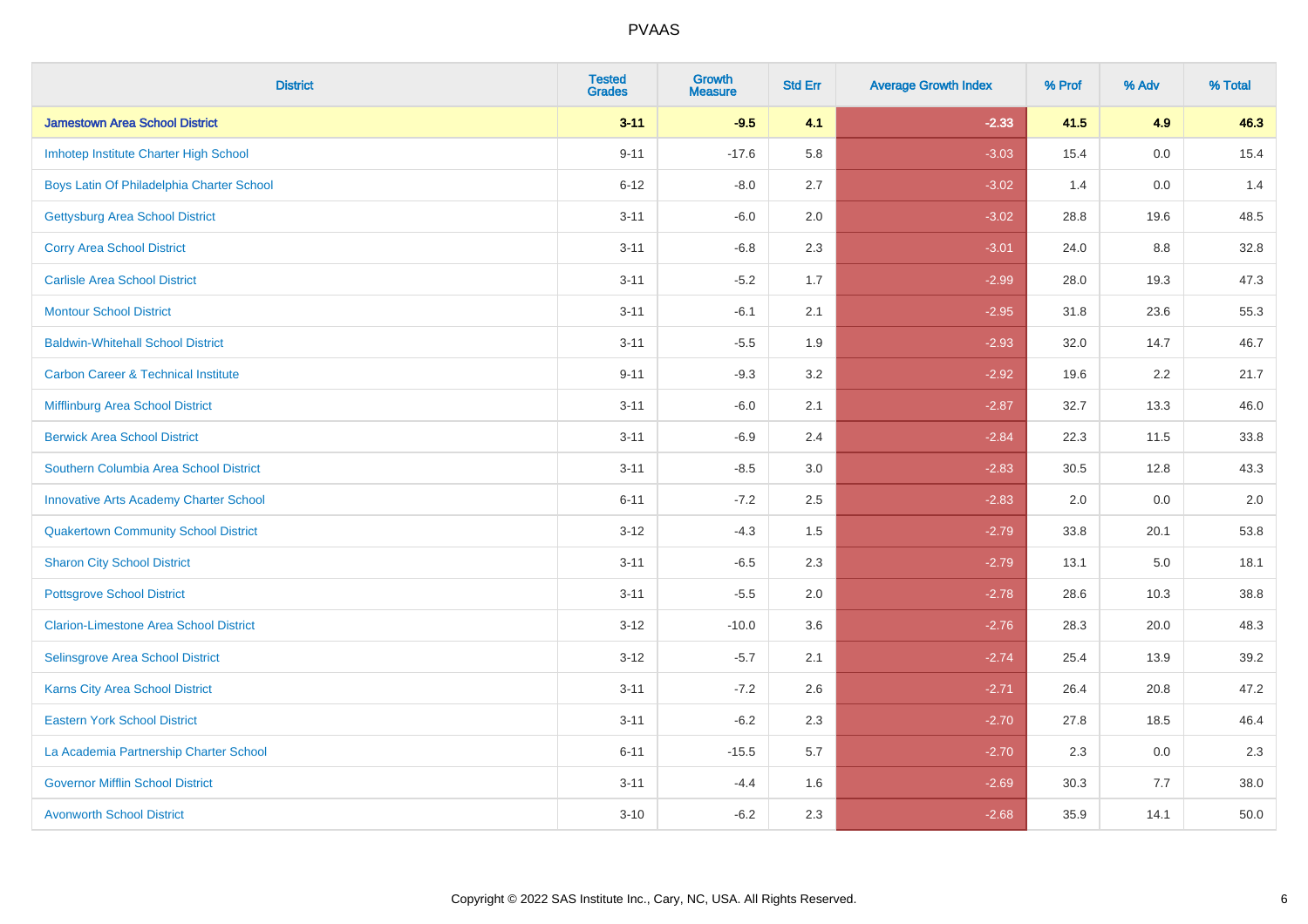| <b>District</b>                               | <b>Tested</b><br><b>Grades</b> | <b>Growth</b><br><b>Measure</b> | <b>Std Err</b> | <b>Average Growth Index</b> | % Prof | % Adv   | % Total |
|-----------------------------------------------|--------------------------------|---------------------------------|----------------|-----------------------------|--------|---------|---------|
| <b>Jamestown Area School District</b>         | $3 - 11$                       | $-9.5$                          | 4.1            | $-2.33$                     | 41.5   | 4.9     | 46.3    |
| <b>Lawrence County CTC</b>                    | $10 - 11$                      | $-9.8$                          | 3.7            | $-2.68$                     | 7.3    | $0.0\,$ | $7.3$   |
| <b>Blairsville-Saltsburg School District</b>  | $3 - 11$                       | $-7.5$                          | 2.8            | $-2.67$                     | 20.1   | 8.2     | 28.3    |
| <b>Connellsville Area School District</b>     | $3 - 11$                       | $-5.3$                          | 2.0            | $-2.67$                     | 24.2   | 5.0     | 29.1    |
| <b>Turkeyfoot Valley Area School District</b> | $3-12$                         | $-15.4$                         | 5.8            | $-2.66$                     | 3.8    | 3.8     | 7.6     |
| <b>Richland School District</b>               | $3 - 11$                       | $-6.9$                          | 2.6            | $-2.63$                     | 40.1   | 20.9    | 61.0    |
| <b>Bethel Park School District</b>            | $3 - 11$                       | $-4.4$                          | 1.7            | $-2.62$                     | 40.1   | 27.3    | 67.4    |
| <b>Union City Area School District</b>        | $3 - 12$                       | $-8.7$                          | 3.3            | $-2.59$                     | 29.7   | 10.9    | 40.6    |
| <b>Greater Nanticoke Area School District</b> | $3 - 12$                       | $-6.8$                          | 2.6            | $-2.58$                     | 15.2   | 8.9     | 24.1    |
| Catasauqua Area School District               | $3-12$                         | $-7.3$                          | 2.8            | $-2.58$                     | 27.1   | 11.2    | 38.3    |
| <b>Antietam School District</b>               | $3 - 10$                       | $-9.5$                          | 3.7            | $-2.57$                     | 20.9   | 1.5     | 22.4    |
| Columbia-Montour AVTS                         | $9 - 10$                       | $-7.1$                          | 2.8            | $-2.52$                     | 19.5   | 3.2     | 22.7    |
| Perseus House Charter School Of Excellence    | $6 - 11$                       | $-6.4$                          | 2.6            | $-2.50$                     | 0.9    | $0.0\,$ | 0.9     |
| Pocono Mountain School District               | $3 - 12$                       | $-4.3$                          | 1.8            | $-2.43$                     | 35.5   | 17.1    | 52.6    |
| <b>Forbes Road School District</b>            | $3 - 11$                       | $-11.5$                         | 4.7            | $-2.43$                     | 23.1   | 10.3    | 33.3    |
| <b>Redbank Valley School District</b>         | $3 - 11$                       | $-7.5$                          | 3.1            | $-2.41$                     | 12.4   | 10.6    | 23.1    |
| <b>Wyoming Valley West School District</b>    | $3 - 11$                       | $-5.5$                          | 2.3            | $-2.38$                     | 22.2   | 9.2     | 31.4    |
| <b>Mount Pleasant Area School District</b>    | $3 - 11$                       | $-5.4$                          | 2.3            | $-2.37$                     | 33.3   | 8.7     | 42.0    |
| <b>Pottsville Area School District</b>        | $3 - 12$                       | $-4.9$                          | 2.1            | $-2.36$                     | 21.8   | 7.9     | 29.6    |
| <b>Octorara Area School District</b>          | $3 - 11$                       | $-7.5$                          | 3.2            | $-2.35$                     | 26.1   | 17.0    | 43.2    |
| <b>City CHS</b>                               | $10 - 11$                      | $-5.6$                          | 2.4            | $-2.34$                     | 15.9   | 1.5     | 17.4    |
| <b>Jamestown Area School District</b>         | $3 - 11$                       | $-9.5$                          | 4.1            | $-2.33$                     | 41.5   | 4.9     | 46.3    |
| <b>Riverside School District</b>              | $3 - 11$                       | $-6.2$                          | 2.7            | $-2.33$                     | 20.8   | 17.0    | 37.7    |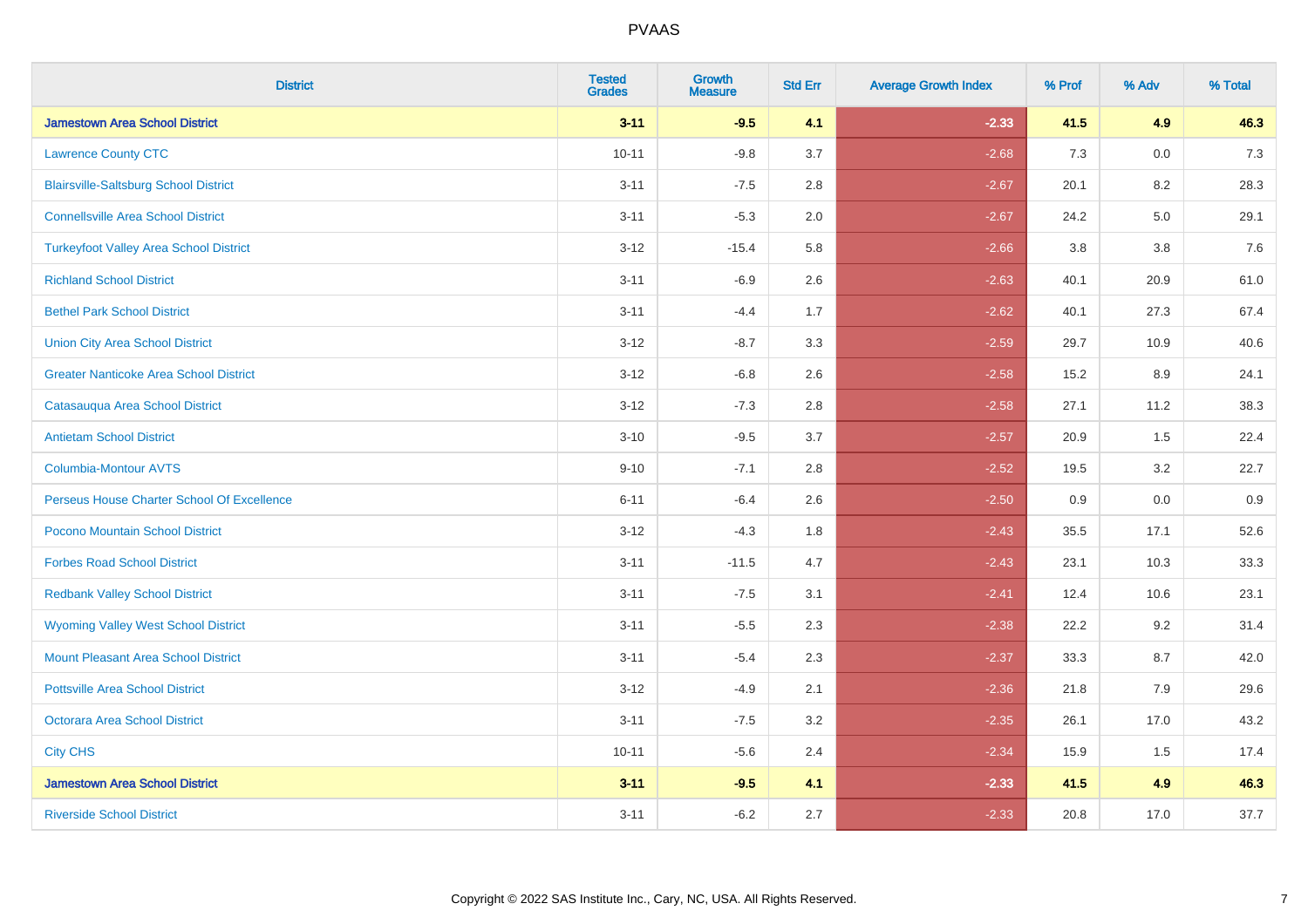| <b>District</b>                                                       | <b>Tested</b><br><b>Grades</b> | <b>Growth</b><br><b>Measure</b> | <b>Std Err</b> | <b>Average Growth Index</b> | % Prof | % Adv   | % Total |
|-----------------------------------------------------------------------|--------------------------------|---------------------------------|----------------|-----------------------------|--------|---------|---------|
| <b>Jamestown Area School District</b>                                 | $3 - 11$                       | $-9.5$                          | 4.1            | $-2.33$                     | 41.5   | 4.9     | 46.3    |
| <b>Commodore Perry School District</b>                                | $3 - 11$                       | $-10.4$                         | 4.5            | $-2.30$                     | 29.4   | 5.9     | 35.3    |
| <b>Carmichaels Area School District</b>                               | $3 - 10$                       | $-7.0$                          | 3.1            | $-2.30$                     | 17.8   | 9.6     | 27.4    |
| <b>Susquenita School District</b>                                     | $3 - 11$                       | $-5.9$                          | 2.6            | $-2.28$                     | 30.6   | 13.9    | 44.4    |
| <b>Achievement House Charter School</b>                               | $7 - 11$                       | $-8.2$                          | 3.6            | $-2.28$                     | 16.7   | 2.8     | 19.4    |
| <b>Owen J Roberts School District</b>                                 | $3 - 11$                       | $-3.5$                          | 1.5            | $-2.27$                     | 36.8   | 24.4    | 61.2    |
| <b>Yough School District</b>                                          | $3 - 10$                       | $-6.2$                          | 2.7            | $-2.27$                     | 28.9   | $8.8\,$ | 37.7    |
| <b>Elizabeth Forward School District</b>                              | $3 - 11$                       | $-5.5$                          | 2.5            | $-2.25$                     | 32.2   | 12.8    | 45.0    |
| <b>Wyoming Area School District</b>                                   | $3 - 10$                       | $-5.5$                          | 2.5            | $-2.21$                     | 32.0   | 9.6     | 41.6    |
| <b>Western Beaver County School District</b>                          | $3 - 11$                       | $-9.3$                          | 4.2            | $-2.20$                     | 45.1   | 3.9     | 49.0    |
| North Schuylkill School District                                      | $3 - 11$                       | $-4.7$                          | 2.2            | $-2.16$                     | 20.2   | 11.7    | 31.9    |
| <b>Elk Lake School District</b>                                       | $3 - 11$                       | $-6.1$                          | 2.9            | $-2.12$                     | 26.3   | 11.6    | 37.9    |
| <b>West Middlesex Area School District</b>                            | $3 - 10$                       | $-7.4$                          | $3.5\,$        | $-2.11$                     | 32.0   | 9.6     | 41.6    |
| Cambria Heights School District                                       | $3 - 10$                       | $-6.2$                          | 2.9            | $-2.11$                     | 25.0   | 13.0    | 38.0    |
| <b>East Allegheny School District</b>                                 | $3 - 11$                       | $-6.4$                          | 3.0            | $-2.11$                     | 21.0   | 7.4     | 28.4    |
| <b>Mastery Charter School - Gratz Campus</b>                          | $7 - 10$                       | $-9.5$                          | 4.6            | $-2.09$                     | 0.0    | 3.4     | 3.4     |
| <b>Wellsboro Area School District</b>                                 | $3 - 11$                       | $-6.3$                          | 3.0            | $-2.08$                     | 24.4   | 13.4    | 37.8    |
| <b>West Greene School District</b>                                    | $3 - 11$                       | $-8.1$                          | 3.9            | $-2.08$                     | 31.0   | 11.9    | 42.9    |
| <b>Boyertown Area School District</b>                                 | $3 - 11$                       | $-2.9$                          | 1.4            | $-2.06$                     | 30.8   | 22.6    | 53.4    |
| <b>Freedom Area School District</b>                                   | $3 - 11$                       | $-6.3$                          | 3.1            | $-2.04$                     | 22.9   | 8.4     | 31.3    |
| <b>Riverside Beaver County School District</b>                        | $3 - 11$                       | $-5.5$                          | 2.7            | $-2.03$                     | 35.8   | 23.2    | 59.0    |
| Preparatory Charter School Of Mathematics, Science, Tech, And Careers | $9 - 10$                       | $-5.1$                          | 2.5            | $-2.03$                     | 6.3    | 1.4     | 7.7     |
| <b>Bristol Borough School District</b>                                | $3 - 12$                       | $-5.9$                          | 2.9            | $-2.00$                     | 27.8   | 3.3     | 31.1    |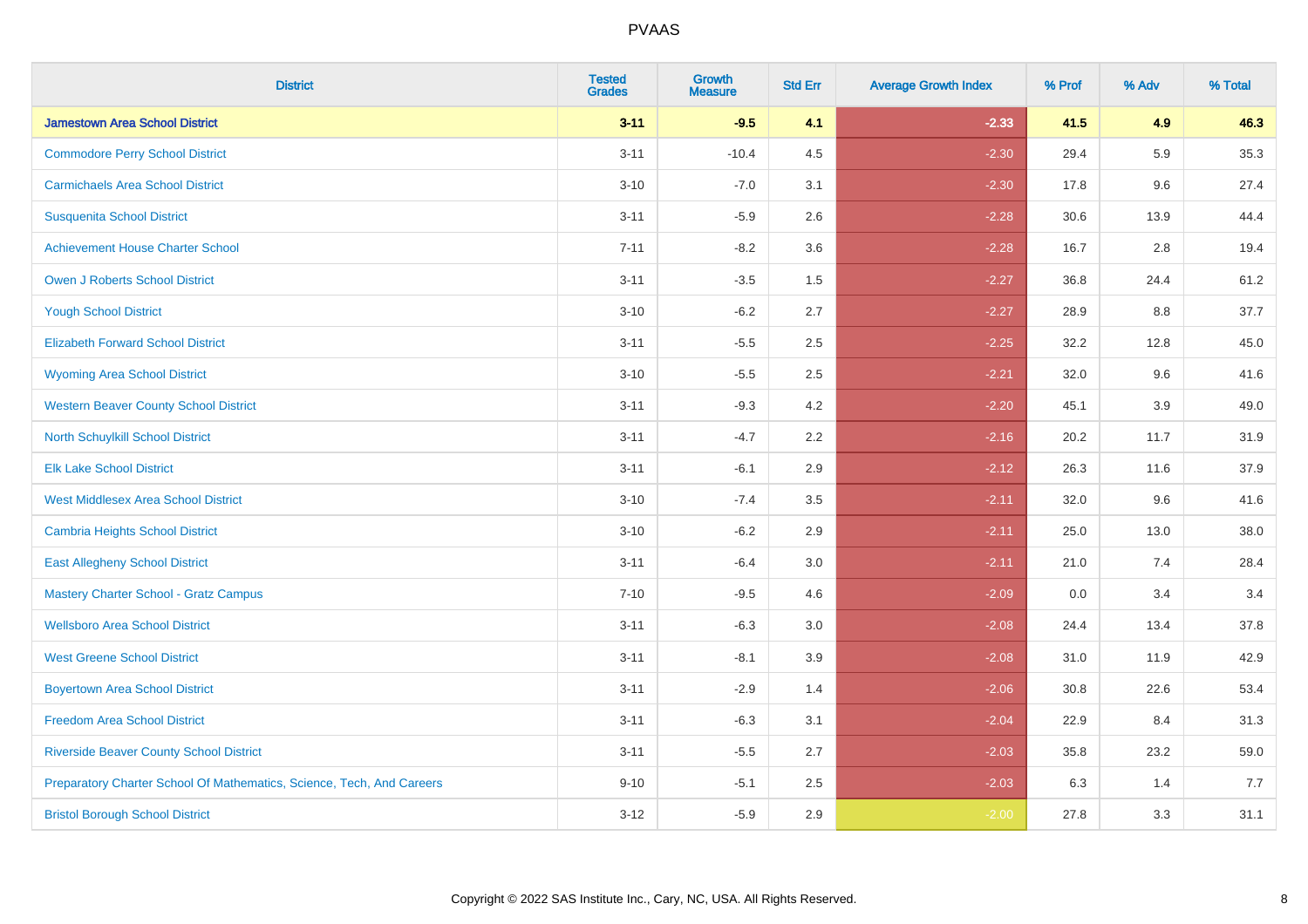| <b>District</b>                                        | <b>Tested</b><br><b>Grades</b> | <b>Growth</b><br><b>Measure</b> | <b>Std Err</b> | <b>Average Growth Index</b> | % Prof | % Adv | % Total |
|--------------------------------------------------------|--------------------------------|---------------------------------|----------------|-----------------------------|--------|-------|---------|
| <b>Jamestown Area School District</b>                  | $3 - 11$                       | $-9.5$                          | 4.1            | $-2.33$                     | 41.5   | 4.9   | 46.3    |
| Lincoln Leadership Academy Charter School              | $3 - 12$                       | $-7.4$                          | 3.7            | $-1.99$                     | 6.4    | 2.1   | 8.5     |
| <b>Sto-Rox School District</b>                         | $3 - 10$                       | $-7.0$                          | 3.5            | $-1.99$                     | 3.2    | 0.0   | 3.2     |
| <b>Kiski Area School District</b>                      | $3 - 11$                       | $-4.0$                          | 2.0            | $-1.99$                     | 23.1   | 18.2  | 41.3    |
| <b>Titusville Area School District</b>                 | $3 - 11$                       | $-5.0$                          | 2.5            | $-1.98$                     | 26.5   | 6.8   | 33.3    |
| Lehigh Valley Academy Regional Charter School          | $3 - 11$                       | $-5.9$                          | 3.0            | $-1.98$                     | 20.0   | 7.7   | 27.7    |
| <b>North East School District</b>                      | $3 - 11$                       | $-5.3$                          | 2.7            | $-1.97$                     | 31.7   | 24.8  | 56.4    |
| <b>Schuylkill Haven Area School District</b>           | $3 - 11$                       | $-5.3$                          | 2.7            | $-1.96$                     | 22.2   | 11.6  | 33.8    |
| Southern Lehigh School District                        | $3 - 11$                       | $-4.1$                          | 2.1            | $-1.94$                     | 39.3   | 28.0  | 67.2    |
| Millersburg Area School District                       | $3 - 11$                       | $-6.6$                          | 3.4            | $-1.92$                     | 24.1   | 10.3  | 34.5    |
| <b>Jenkintown School District</b>                      | $3 - 11$                       | $-7.9$                          | 4.1            | $-1.92$                     | 34.1   | 27.3  | 61.4    |
| <b>Chester Charter Scholars Academy Charter School</b> | $3 - 12$                       | $-6.2$                          | 3.3            | $-1.88$                     | 2.2    | 0.0   | 2.2     |
| Penn Cambria School District                           | $3 - 11$                       | $-4.5$                          | 2.4            | $-1.86$                     | 27.3   | 15.8  | 43.2    |
| <b>Montgomery Area School District</b>                 | $3 - 11$                       | $-5.8$                          | 3.2            | $-1.83$                     | 25.0   | 11.5  | 36.5    |
| <b>West Chester Area School District</b>               | $3 - 11$                       | $-2.1$                          | 1.2            | $-1.83$                     | 36.4   | 23.2  | 59.6    |
| <b>Westinghouse Arts Academy Charter School</b>        | $9 - 10$                       | $-6.0$                          | 3.3            | $-1.81$                     | 20.2   | 8.9   | 29.1    |
| <b>Pleasant Valley School District</b>                 | $3 - 11$                       | $-3.3$                          | 1.8            | $-1.80$                     | 28.5   | 10.4  | 39.0    |
| New Kensington-Arnold School District                  | $3 - 11$                       | $-5.8$                          | 3.2            | $-1.80$                     | 10.8   | 1.2   | 12.0    |
| Renaissance Academy Charter School                     | $3 - 11$                       | $-5.6$                          | 3.1            | $-1.79$                     | 28.4   | 18.5  | 46.9    |
| <b>Oxford Area School District</b>                     | $3 - 11$                       | $-3.1$                          | 1.8            | $-1.77$                     | 27.5   | 14.5  | 42.0    |
| Southern Huntingdon County School District             | $3 - 11$                       | $-5.9$                          | 3.4            | $-1.76$                     | 32.8   | 4.9   | 37.7    |
| <b>Union Area School District</b>                      | $3 - 11$                       | $-6.5$                          | 3.8            | $-1.70$                     | 30.6   | 12.2  | 42.9    |
| <b>Twin Valley School District</b>                     | $3 - 12$                       | $-3.2$                          | 1.9            | $-1.68$                     | 38.8   | 19.8  | 58.6    |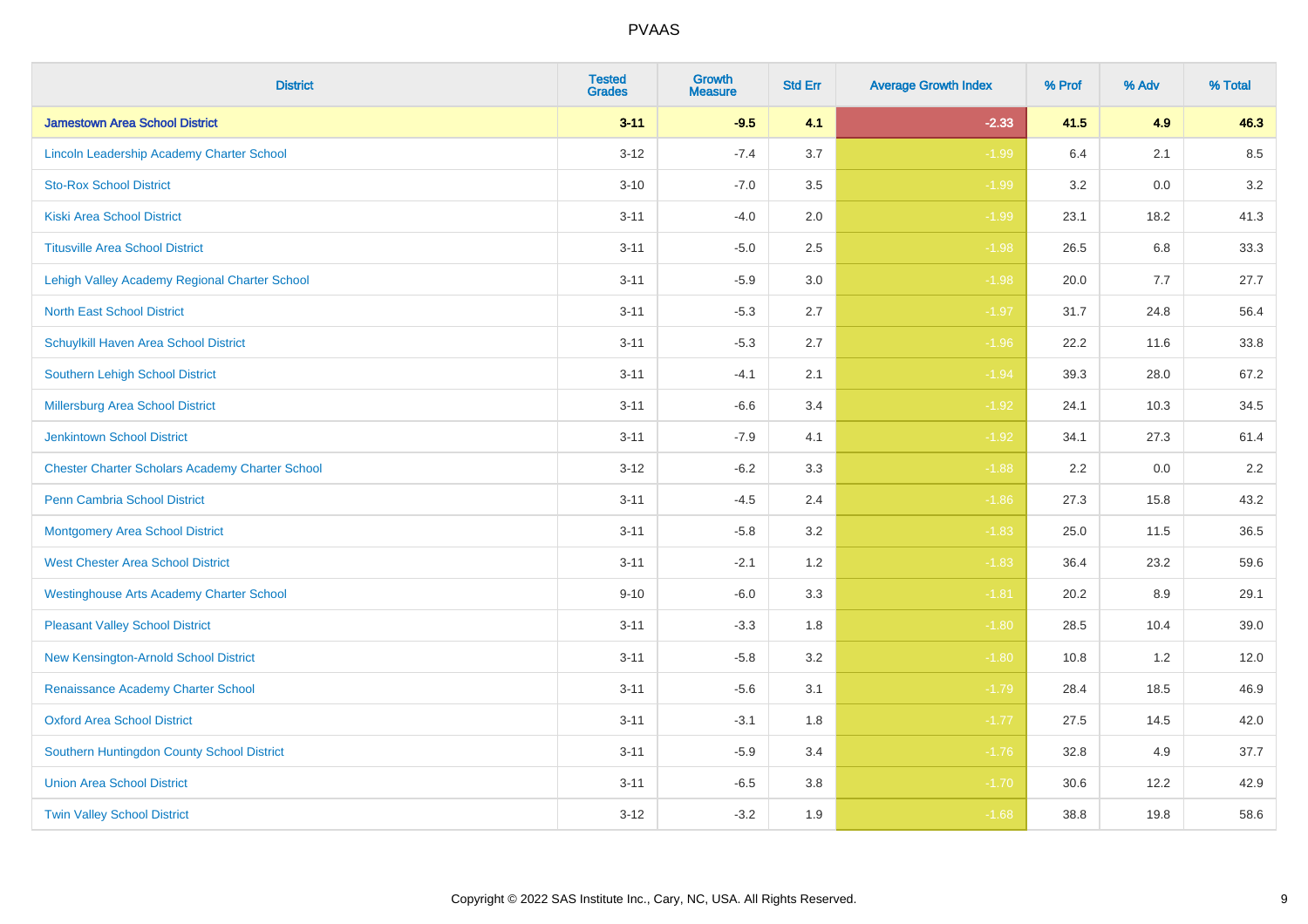| <b>District</b>                                   | <b>Tested</b><br><b>Grades</b> | <b>Growth</b><br><b>Measure</b> | <b>Std Err</b> | <b>Average Growth Index</b> | % Prof | % Adv | % Total |
|---------------------------------------------------|--------------------------------|---------------------------------|----------------|-----------------------------|--------|-------|---------|
| <b>Jamestown Area School District</b>             | $3 - 11$                       | $-9.5$                          | 4.1            | $-2.33$                     | 41.5   | 4.9   | 46.3    |
| <b>Dauphin County Technical School</b>            | $9 - 11$                       | $-3.9$                          | 2.3            | $-1.67$                     | 18.3   | 11.1  | 29.3    |
| <b>Environmental Charter School At Frick Park</b> | $3-9$                          | $-6.2$                          | 3.7            | $-1.67$                     | 25.9   | 3.4   | 29.3    |
| <b>Woodland Hills School District</b>             | $3 - 12$                       | $-4.2$                          | 2.5            | $-1.66$                     | 10.1   | 1.4   | 11.5    |
| Hatboro-Horsham School District                   | $3 - 11$                       | $-2.7$                          | 1.6            | $-1.65$                     | 27.9   | 17.9  | 45.8    |
| <b>Steelton-Highspire School District</b>         | $3 - 11$                       | $-5.3$                          | 3.2            | $-1.65$                     | 13.9   | 0.0   | 13.9    |
| <b>Hollidaysburg Area School District</b>         | $3 - 11$                       | $-2.7$                          | 1.6            | $-1.64$                     | 32.6   | 15.2  | 47.8    |
| <b>Laurel Highlands School District</b>           | $3 - 11$                       | $-3.8$                          | 2.3            | $-1.63$                     | 20.9   | 14.6  | 35.4    |
| Insight PA Cyber Charter School                   | $3 - 11$                       | $-9.4$                          | 5.8            | $-1.62$                     | 25.6   | 4.6   | 30.2    |
| <b>Slippery Rock Area School District</b>         | $3 - 11$                       | $-3.8$                          | 2.5            | $-1.56$                     | 30.8   | 21.9  | 52.7    |
| <b>Charleroi School District</b>                  | $3 - 11$                       | $-4.3$                          | 2.7            | $-1.55$                     | 22.2   | 15.9  | 38.1    |
| <b>Shanksville-Stonycreek School District</b>     | $3 - 10$                       | $-8.6$                          | 5.5            | $-1.55$                     | 17.6   | 23.5  | 41.2    |
| <b>Conemaugh Valley School District</b>           | $3 - 12$                       | $-6.3$                          | 4.1            | $-1.54$                     | 23.7   | 5.1   | 28.8    |
| <b>Nazareth Area School District</b>              | $3 - 11$                       | $-2.5$                          | 1.7            | $-1.53$                     | 29.2   | 24.6  | 53.8    |
| <b>Ridgway Area School District</b>               | $3 - 11$                       | $-6.1$                          | 4.0            | $-1.53$                     | 42.2   | 15.6  | 57.8    |
| <b>Universal Audenried Charter School</b>         | $9 - 11$                       | $-3.8$                          | 2.5            | $-1.53$                     | 3.0    | 0.5   | 3.5     |
| <b>Towanda Area School District</b>               | $3 - 11$                       | $-4.0$                          | 2.6            | $-1.52$                     | 24.8   | 9.9   | 34.8    |
| <b>Crestwood School District</b>                  | $3 - 11$                       | $-3.4$                          | 2.2            | $-1.52$                     | 33.1   | 21.7  | 54.9    |
| <b>Troy Area School District</b>                  | $3 - 10$                       | $-4.7$                          | 3.2            | $-1.46$                     | 22.8   | 16.5  | 39.2    |
| Salisbury-Elk Lick School District                | $3 - 11$                       | $-8.4$                          | 5.8            | $-1.45$                     | 33.3   | 5.6   | 38.9    |
| <b>Greater Johnstown School District</b>          | $3 - 11$                       | $-3.5$                          | 2.4            | $-1.45$                     | 10.3   | 1.3   | 11.5    |
| <b>Rochester Area School District</b>             | $3 - 11$                       | $-5.7$                          | 3.9            | $-1.45$                     | 14.9   | 2.1   | 17.0    |
| <b>Middletown Area School District</b>            | $3 - 11$                       | $-3.4$                          | 2.4            | $-1.44$                     | 34.3   | 15.2  | 49.4    |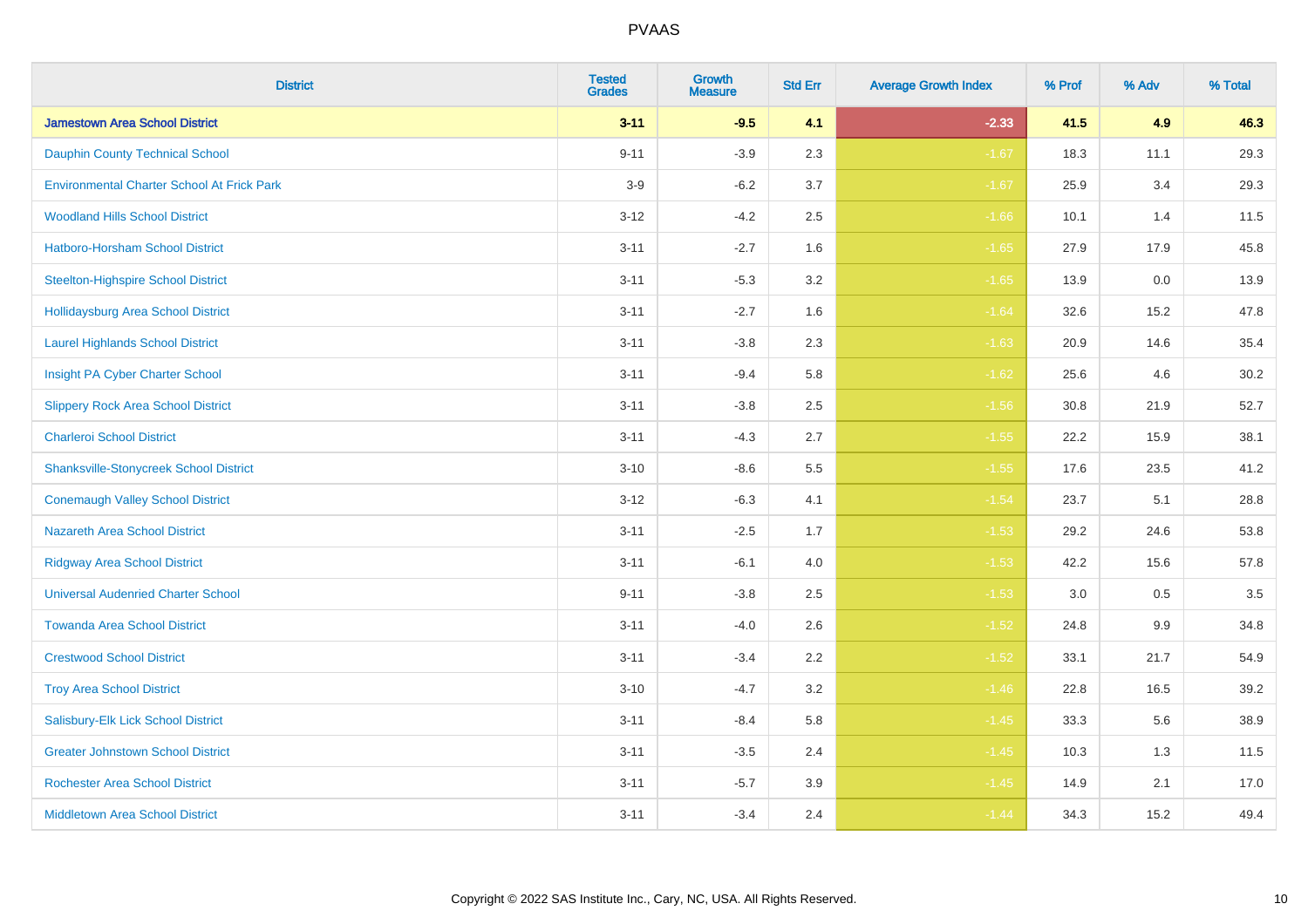| <b>District</b>                                 | <b>Tested</b><br><b>Grades</b> | <b>Growth</b><br><b>Measure</b> | <b>Std Err</b> | <b>Average Growth Index</b> | % Prof | % Adv   | % Total |
|-------------------------------------------------|--------------------------------|---------------------------------|----------------|-----------------------------|--------|---------|---------|
| <b>Jamestown Area School District</b>           | $3 - 11$                       | $-9.5$                          | 4.1            | $-2.33$                     | 41.5   | 4.9     | 46.3    |
| <b>Weatherly Area School District</b>           | $3 - 11$                       | $-5.8$                          | 4.0            | $-1.44$                     | 32.1   | $8.9\,$ | 41.1    |
| <b>Franklin Area School District</b>            | $3 - 11$                       | $-3.7$                          | 2.6            | $-1.43$                     | 30.5   | 5.9     | 36.4    |
| <b>Chester-Upland School District</b>           | $3 - 11$                       | $-3.6$                          | 2.6            | $-1.38$                     | 1.6    | $0.0\,$ | 1.6     |
| <b>Dubois Area School District</b>              | $3 - 11$                       | $-2.8$                          | 2.0            | $-1.37$                     | 35.5   | 19.0    | 54.6    |
| <b>Northeast Bradford School District</b>       | $3 - 10$                       | $-5.0$                          | 3.7            | $-1.35$                     | 30.6   | 4.8     | 35.5    |
| <b>Rose Tree Media School District</b>          | $3 - 10$                       | $-2.8$                          | 2.1            | $-1.33$                     | 35.2   | 29.6    | 64.8    |
| <b>Southern Fulton School District</b>          | $3 - 11$                       | $-5.1$                          | 4.0            | $-1.29$                     | 21.7   | 13.0    | 34.8    |
| <b>Shenandoah Valley School District</b>        | $3 - 11$                       | $-4.5$                          | 3.5            | $-1.29$                     | 14.3   | 0.0     | 14.3    |
| <b>Bucks County Technical High School</b>       | $9 - 10$                       | $-2.9$                          | 2.2            | $-1.29$                     | 27.7   | 10.4    | 38.2    |
| <b>Keystone Education Center Charter School</b> | $3 - 12$                       | $-6.5$                          | 5.1            | $-1.28$                     | 0.0    | 0.0     | $0.0\,$ |
| <b>Springfield Township School District</b>     | $3 - 11$                       | $-3.9$                          | 3.1            | $-1.27$                     | 37.2   | 30.8    | 68.1    |
| <b>Propel Charter School-Homestead</b>          | $3 - 11$                       | $-5.0$                          | 3.9            | $-1.27$                     | 7.3    | 0.0     | $7.3$   |
| <b>Millville Area School District</b>           | $3 - 12$                       | $-5.6$                          | 4.4            | $-1.26$                     | 31.4   | 11.4    | 42.9    |
| <b>Cornell School District</b>                  | $3 - 11$                       | $-5.5$                          | 4.6            | $-1.20$                     | 11.3   | 3.2     | 14.5    |
| <b>Susquehanna Community School District</b>    | $3 - 11$                       | $-4.5$                          | $3.8\,$        | $-1.19$                     | 31.9   | $8.8\,$ | 40.7    |
| <b>Shaler Area School District</b>              | $3 - 11$                       | $-2.1$                          | 1.8            | $-1.18$                     | 32.0   | 13.0    | 45.0    |
| <b>Beaver Area School District</b>              | $3 - 10$                       | $-3.0$                          | 2.5            | $-1.16$                     | 25.8   | 27.8    | 53.6    |
| Northwestern Lehigh School District             | $3 - 11$                       | $-2.4$                          | 2.1            | $-1.14$                     | 41.7   | 17.9    | 59.5    |
| Harmony Area School District                    | $3 - 10$                       | $-5.7$                          | 5.0            | $-1.13$                     | 33.3   | 0.0     | 33.3    |
| <b>Moshannon Valley School District</b>         | $3 - 10$                       | $-5.1$                          | 4.6            | $-1.12$                     | 25.0   | 12.5    | 37.5    |
| <b>Cameron County School District</b>           | $3 - 12$                       | $-5.0$                          | 4.4            | $-1.12$                     | 34.9   | 4.8     | 39.7    |
| <b>Mahanoy Area School District</b>             | $3 - 10$                       | $-3.4$                          | 3.1            | $-1.07$                     | 21.4   | 8.6     | 30.0    |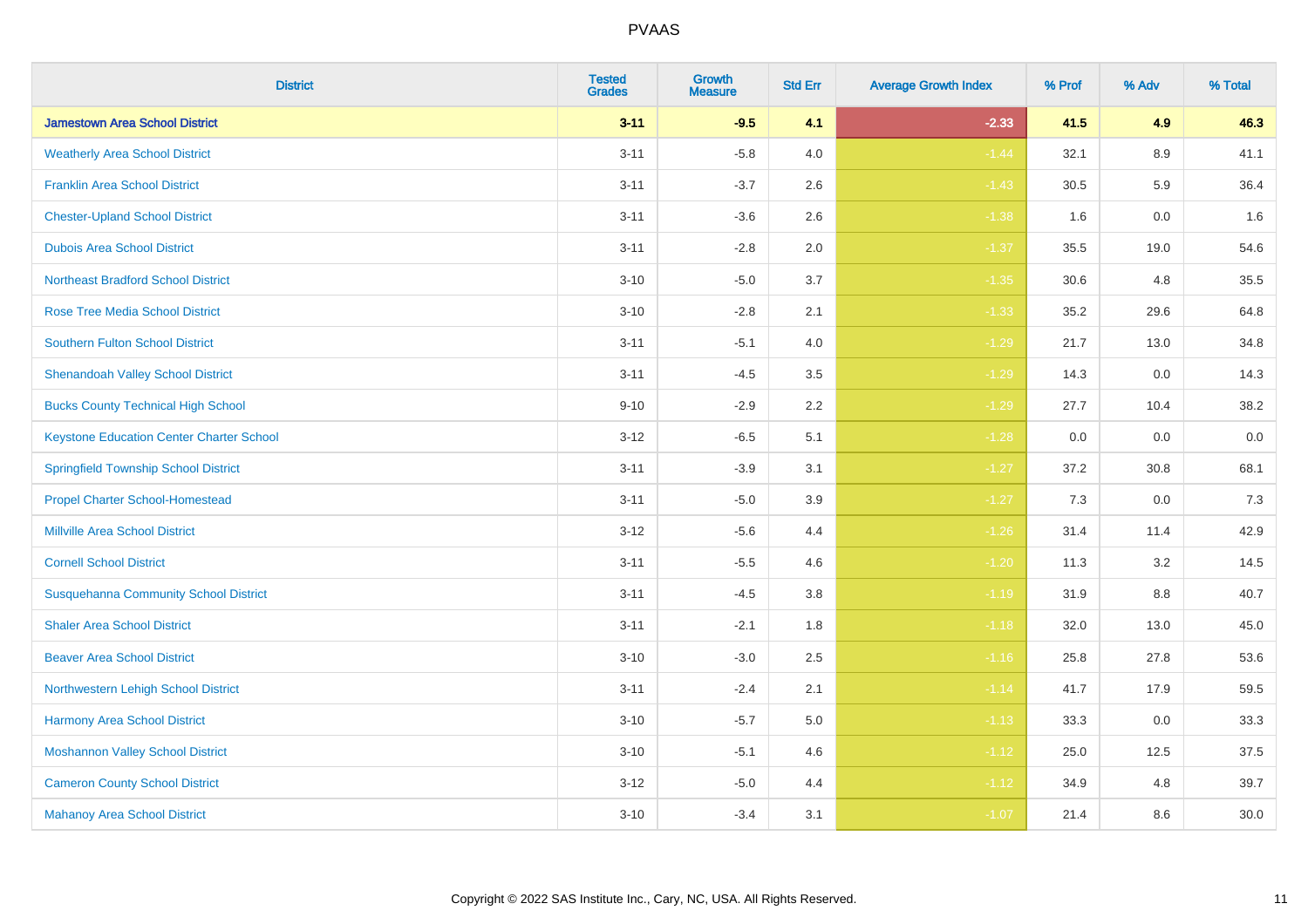| <b>District</b>                             | <b>Tested</b><br><b>Grades</b> | <b>Growth</b><br><b>Measure</b> | <b>Std Err</b> | <b>Average Growth Index</b> | % Prof | % Adv   | % Total |
|---------------------------------------------|--------------------------------|---------------------------------|----------------|-----------------------------|--------|---------|---------|
| <b>Jamestown Area School District</b>       | $3 - 11$                       | $-9.5$                          | 4.1            | $-2.33$                     | 41.5   | 4.9     | 46.3    |
| <b>Shamokin Area School District</b>        | $3 - 11$                       | $-2.6$                          | 2.5            | $-1.06$                     | 19.6   | $9.8\,$ | 29.3    |
| <b>Sugar Valley Rural Charter School</b>    | $3 - 11$                       | $-3.6$                          | 3.7            | $-0.98$                     | 10.3   | 0.0     | 10.3    |
| <b>Northwest Area School District</b>       | $3 - 10$                       | $-3.2$                          | 3.3            | $-0.97$                     | 30.4   | 13.0    | 43.5    |
| <b>KIPP Dubois Charter School</b>           | $9 - 10$                       | $-3.0$                          | 3.1            | $-0.95$                     | 10.0   | 0.0     | 10.0    |
| <b>Propel Charter School-Montour</b>        | $3 - 10$                       | $-3.4$                          | 3.6            | $-0.93$                     | 7.7    | 0.0     | 7.7     |
| <b>Wyomissing Area School District</b>      | $3 - 12$                       | $-2.4$                          | 2.6            | $-0.92$                     | 25.6   | 28.1    | 53.7    |
| <b>Conneaut School District</b>             | $3 - 12$                       | $-2.3$                          | 2.6            | $-0.91$                     | 27.4   | 9.7     | 37.1    |
| <b>Uniontown Area School District</b>       | $3 - 11$                       | $-2.8$                          | 3.1            | $-0.91$                     | 31.7   | 7.3     | 39.0    |
| <b>Mount Union Area School District</b>     | $3 - 10$                       | $-2.5$                          | 2.8            | $-0.89$                     | 19.8   | 5.8     | 25.6    |
| <b>Reynolds School District</b>             | $3 - 10$                       | $-3.0$                          | 3.5            | $-0.87$                     | 27.3   | 9.1     | 36.4    |
| <b>Carbondale Area School District</b>      | $3 - 10$                       | $-2.8$                          | 3.2            | $-0.87$                     | 27.5   | 2.9     | 30.4    |
| <b>Minersville Area School District</b>     | $3 - 11$                       | $-2.9$                          | 3.4            | $-0.86$                     | 27.4   | 9.7     | 37.1    |
| <b>Northgate School District</b>            | $3 - 11$                       | $-3.0$                          | 3.4            | $-0.85$                     | 35.6   | 6.8     | 42.4    |
| Mastery Charter School - Shoemaker Campus   | $7 - 10$                       | $-2.3$                          | 2.8            | $-0.81$                     | 10.1   | 3.7     | 13.8    |
| <b>Roberto Clemente Charter School</b>      | $3 - 12$                       | $-3.3$                          | 4.1            | $-0.79$                     | 22.7   | 4.6     | 27.3    |
| <b>Bradford Area School District</b>        | $3 - 12$                       | $-1.8$                          | 2.3            | $-0.79$                     | 31.2   | 16.7    | 47.9    |
| Urban Pathways 6-12 Charter School          | $6 - 11$                       | $-4.1$                          | 5.7            | $-0.72$                     | 0.0    | 0.0     | $0.0\,$ |
| <b>Albert Gallatin Area School District</b> | $3 - 11$                       | $-1.7$                          | 2.3            | $-0.72$                     | 31.9   | 20.7    | 52.7    |
| <b>Valley Grove School District</b>         | $3 - 10$                       | $-4.0$                          | 5.5            | $-0.72$                     | 68.4   | 15.8    | 84.2    |
| <b>Norwin School District</b>               | $3 - 11$                       | $-1.1$                          | 1.6            | $-0.70$                     | 37.7   | 27.6    | 65.2    |
| <b>Tri-Valley School District</b>           | $3 - 10$                       | $-2.7$                          | 3.9            | $-0.69$                     | 31.0   | 9.5     | 40.5    |
| <b>Monessen City School District</b>        | $3 - 10$                       | $-3.9$                          | 5.6            | $-0.69$                     | 21.0   | 10.5    | 31.6    |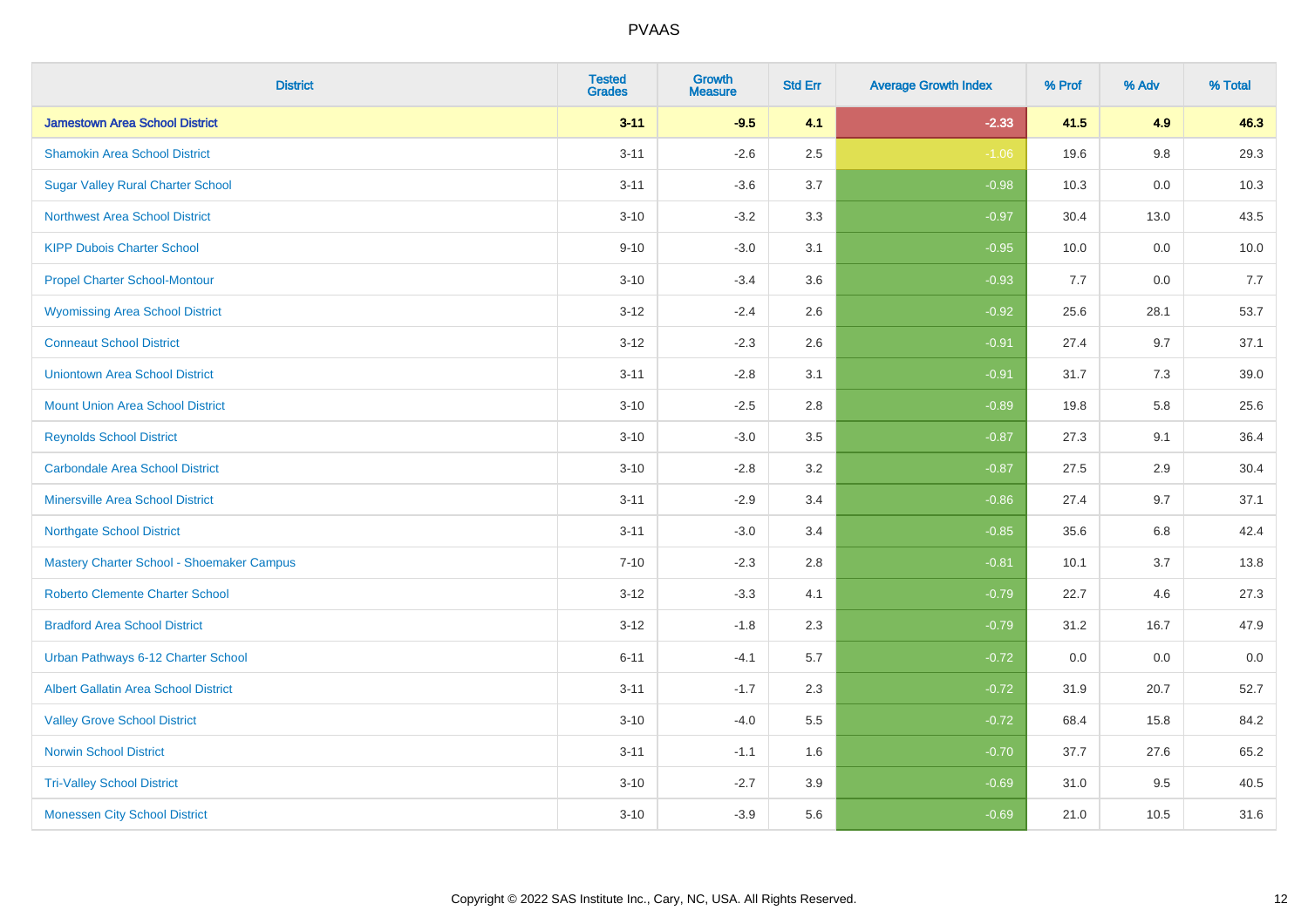| <b>District</b>                                         | <b>Tested</b><br><b>Grades</b> | <b>Growth</b><br><b>Measure</b> | <b>Std Err</b> | <b>Average Growth Index</b> | % Prof | % Adv | % Total |
|---------------------------------------------------------|--------------------------------|---------------------------------|----------------|-----------------------------|--------|-------|---------|
| <b>Jamestown Area School District</b>                   | $3 - 11$                       | $-9.5$                          | 4.1            | $-2.33$                     | 41.5   | 4.9   | 46.3    |
| Northern Bedford County School District                 | $3 - 11$                       | $-2.3$                          | 3.3            | $-0.69$                     | 26.2   | 16.9  | 43.1    |
| <b>New Brighton Area School District</b>                | $3 - 11$                       | $-2.1$                          | 3.2            | $-0.65$                     | 31.5   | 11.1  | 42.6    |
| Propel Charter School - Braddock Hills                  | $3 - 11$                       | $-2.1$                          | 3.3            | $-0.63$                     | 4.8    | 3.2   | 8.1     |
| <b>Lebanon School District</b>                          | $3 - 11$                       | $-1.2$                          | 1.9            | $-0.63$                     | 15.2   | 6.4   | 21.6    |
| <b>Carlynton School District</b>                        | $3 - 11$                       | $-2.0$                          | 3.2            | $-0.62$                     | 27.9   | 5.2   | 33.1    |
| <b>Bangor Area School District</b>                      | $3 - 12$                       | $-1.2$                          | 2.0            | $-0.60$                     | 25.8   | 12.7  | 38.5    |
| <b>Exeter Township School District</b>                  | $3 - 11$                       | $-1.0$                          | 1.7            | $-0.58$                     | 27.2   | 15.6  | 42.8    |
| <b>South Eastern School District</b>                    | $3 - 11$                       | $-1.0$                          | 1.8            | $-0.55$                     | 36.4   | 17.1  | 53.5    |
| <b>Highlands School District</b>                        | $3 - 11$                       | $-1.3$                          | 2.3            | $-0.55$                     | 32.6   | 10.5  | 43.0    |
| <b>Penns Manor Area School District</b>                 | $3 - 12$                       | $-1.9$                          | 3.5            | $-0.55$                     | 24.2   | 3.8   | 28.0    |
| Center For Student Learning Charter School At Pennsbury | $6 - 12$                       | $-3.3$                          | 6.0            | $-0.55$                     | 23.1   | 0.0   | 23.1    |
| <b>Susq-Cyber Charter School</b>                        | $9 - 11$                       | $-3.2$                          | 5.8            | $-0.54$                     | 23.8   | 4.8   | 28.6    |
| Southeastern Greene School District                     | $3 - 10$                       | $-2.3$                          | 4.4            | $-0.53$                     | 29.0   | 9.7   | 38.7    |
| <b>Lakeview School District</b>                         | $3 - 11$                       | $-1.9$                          | 3.5            | $-0.53$                     | 41.5   | 12.3  | 53.8    |
| <b>York Academy Regional Charter School</b>             | $3 - 11$                       | $-2.3$                          | 4.4            | $-0.52$                     | 23.5   | 2.0   | 25.5    |
| <b>Allegheny Valley School District</b>                 | $3 - 11$                       | $-1.9$                          | 3.9            | $-0.48$                     | 31.8   | 11.4  | 43.2    |
| <b>Schuylkill Valley School District</b>                | $3 - 11$                       | $-1.0$                          | 2.2            | $-0.47$                     | 29.8   | 20.2  | 50.0    |
| <b>Chichester School District</b>                       | $3 - 11$                       | $-1.8$                          | 4.2            | $-0.44$                     | 40.0   | 14.0  | 54.0    |
| <b>Farrell Area School District</b>                     | $3 - 11$                       | $-1.9$                          | 4.2            | $-0.44$                     | 9.3    | 11.6  | 20.9    |
| <b>Burrell School District</b>                          | $3 - 11$                       | $-1.5$                          | 3.3            | $-0.44$                     | 27.8   | 17.7  | 45.6    |
| <b>Forest Area School District</b>                      | $3 - 11$                       | $-1.8$                          | 4.7            | $-0.37$                     | 18.9   | 15.1  | 34.0    |
| <b>Westmont Hilltop School District</b>                 | $3 - 11$                       | $-1.0$                          | 2.8            | $-0.36$                     | 33.3   | 14.7  | 48.0    |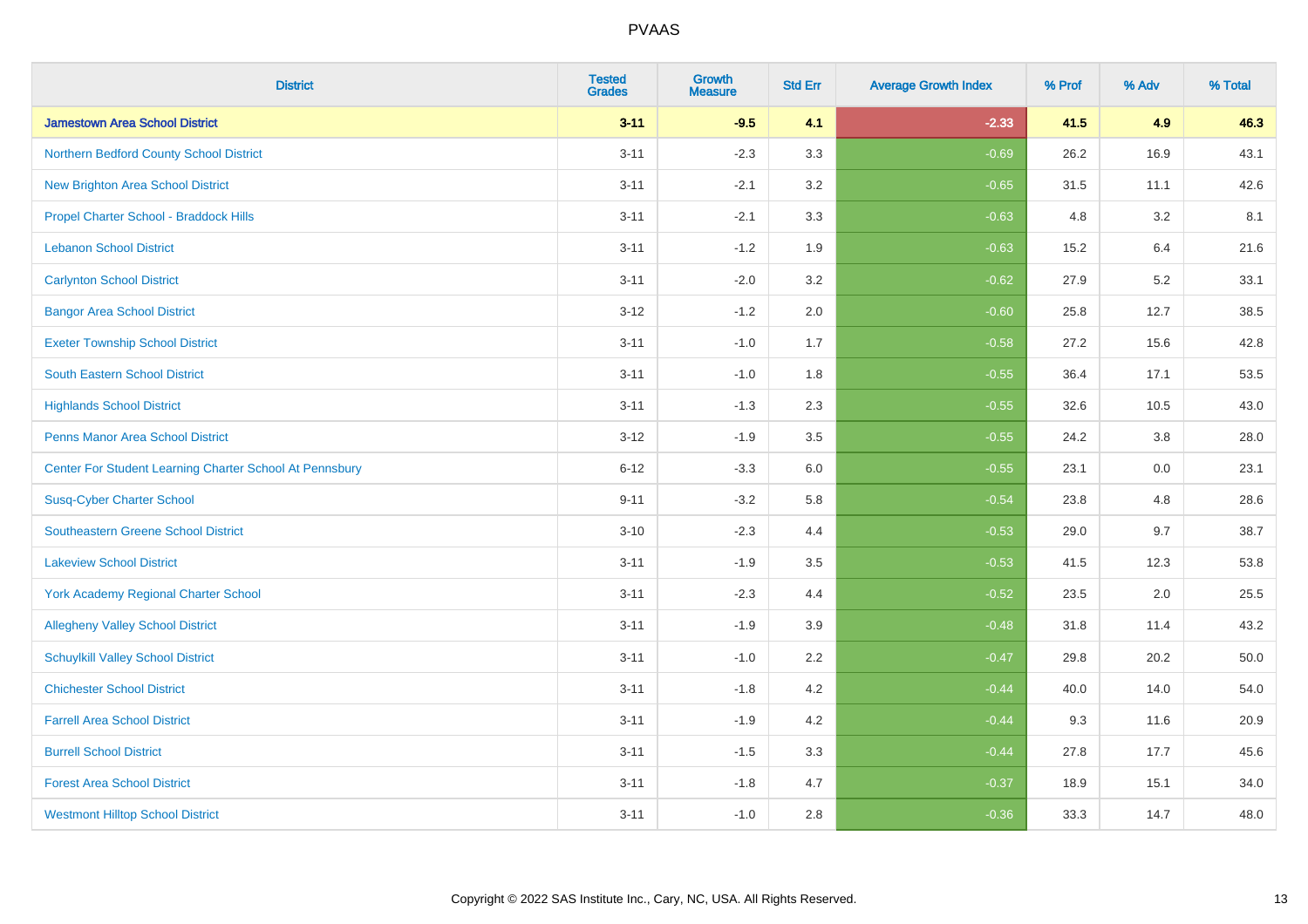| <b>District</b>                             | <b>Tested</b><br><b>Grades</b> | Growth<br><b>Measure</b> | <b>Std Err</b> | <b>Average Growth Index</b> | % Prof | % Adv | % Total |
|---------------------------------------------|--------------------------------|--------------------------|----------------|-----------------------------|--------|-------|---------|
| <b>Jamestown Area School District</b>       | $3 - 11$                       | $-9.5$                   | 4.1            | $-2.33$                     | 41.5   | 4.9   | 46.3    |
| <b>Pine Grove Area School District</b>      | $3 - 11$                       | $-1.1$                   | 3.0            | $-0.36$                     | 29.5   | 14.3  | 43.8    |
| <b>Everett Area School District</b>         | $3 - 11$                       | $-1.1$                   | 3.1            | $-0.34$                     | 34.2   | 13.2  | 47.4    |
| <b>MaST Community Charter School</b>        | $3 - 10$                       | $-0.9$                   | 2.5            | $-0.34$                     | 25.0   | 21.6  | 46.6    |
| <b>Clearfield Area School District</b>      | $3 - 10$                       | $-1.3$                   | 3.7            | $-0.34$                     | 43.9   | 24.6  | 68.4    |
| <b>Palmerton Area School District</b>       | $3 - 11$                       | $-0.9$                   | 2.7            | $-0.34$                     | 34.3   | 14.3  | 48.6    |
| <b>Forest City Regional School District</b> | $3 - 12$                       | $-1.2$                   | 3.6            | $-0.33$                     | 26.5   | 8.2   | 34.7    |
| <b>Clairton City School District</b>        | $3 - 11$                       | $-1.6$                   | $5.0\,$        | $-0.32$                     | 3.8    | 0.5   | 4.4     |
| <b>Columbia Borough School District</b>     | $3 - 12$                       | $-1.1$                   | 3.6            | $-0.31$                     | 17.2   | 1.7   | 19.0    |
| Mastery Charter High School-Lenfest Campus  | $7 - 11$                       | $-1.8$                   | 5.8            | $-0.30$                     | 26.3   | 0.0   | 26.3    |
| South Allegheny School District             | $3 - 11$                       | $-0.9$                   | 3.1            | $-0.30$                     | 23.8   | 2.5   | 26.2    |
| Northern Lebanon School District            | $3 - 11$                       | $-0.7$                   | 2.3            | $-0.29$                     | 18.8   | 6.8   | 25.6    |
| <b>Cranberry Area School District</b>       | $3 - 12$                       | $-0.9$                   | 3.1            | $-0.29$                     | 25.5   | 9.7   | 35.2    |
| <b>Ferndale Area School District</b>        | $3 - 10$                       | $-1.1$                   | 4.1            | $-0.27$                     | 21.0   | 7.9   | 29.0    |
| <b>Blacklick Valley School District</b>     | $3 - 11$                       | $-0.9$                   | 3.9            | $-0.23$                     | 7.7    | 7.7   | 15.4    |
| <b>Evergreen Community Charter School</b>   | $6 - 11$                       | $-1.1$                   | 4.7            | $-0.23$                     | 34.6   | 26.9  | 61.5    |
| <b>Claysburg-Kimmel School District</b>     | $3 - 11$                       | $-1.2$                   | 5.2            | $-0.22$                     | 5.0    | 0.0   | $5.0$   |
| <b>Fort Cherry School District</b>          | $3 - 10$                       | $-0.7$                   | 3.1            | $-0.21$                     | 30.6   | 14.1  | 44.7    |
| Jeannette City School District              | $3 - 11$                       | $-0.7$                   | 3.4            | $-0.20$                     | 26.8   | 4.1   | 30.9    |
| South Side Area School District             | $3 - 11$                       | $-0.6$                   | 3.1            | $-0.19$                     | 24.0   | 28.0  | 52.0    |
| <b>Central Greene School District</b>       | $3 - 11$                       | $-0.4$                   | 2.5            | $-0.15$                     | 27.8   | 14.8  | 42.6    |
| <b>Greencastle-Antrim School District</b>   | $3 - 11$                       | $-0.3$                   | 2.0            | $-0.14$                     | 30.9   | 22.2  | 53.1    |
| <b>Portage Area School District</b>         | $3 - 10$                       | $-0.5$                   | 3.3            | $-0.14$                     | 27.0   | 20.6  | 47.6    |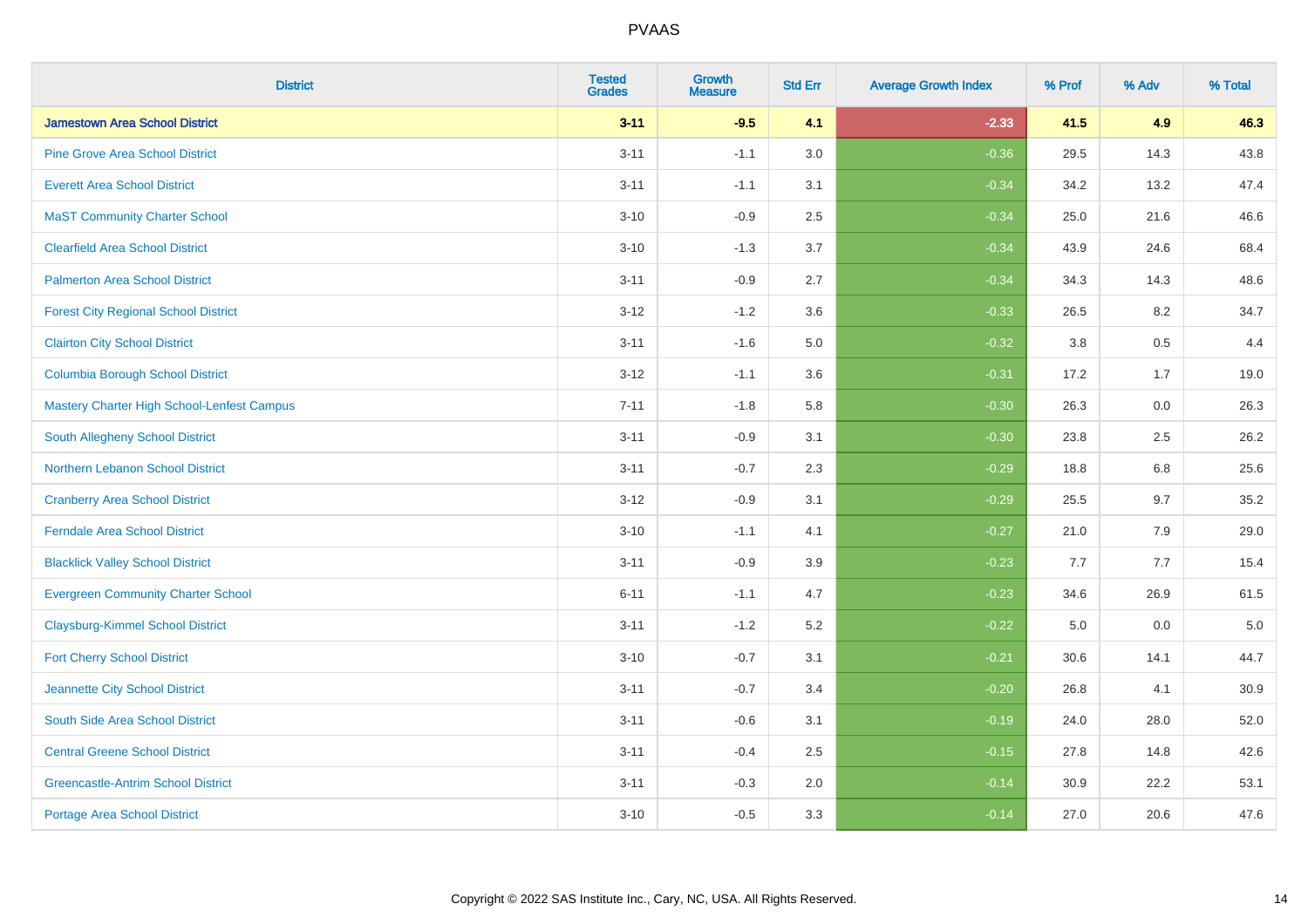| <b>District</b>                                  | <b>Tested</b><br><b>Grades</b> | <b>Growth</b><br><b>Measure</b> | <b>Std Err</b> | <b>Average Growth Index</b> | % Prof | % Adv   | % Total |
|--------------------------------------------------|--------------------------------|---------------------------------|----------------|-----------------------------|--------|---------|---------|
| <b>Jamestown Area School District</b>            | $3 - 11$                       | $-9.5$                          | 4.1            | $-2.33$                     | 41.5   | 4.9     | 46.3    |
| <b>Otto-Eldred School District</b>               | $3 - 11$                       | $-0.5$                          | 3.5            | $-0.13$                     | 35.8   | 10.5    | 46.3    |
| <b>Fairfield Area School District</b>            | $3 - 11$                       | $-0.5$                          | 3.6            | $-0.13$                     | 43.9   | 6.1     | 50.0    |
| <b>Wilson Area School District</b>               | $3 - 11$                       | $-0.3$                          | 2.4            | $-0.12$                     | 35.4   | 14.6    | 50.0    |
| <b>Harrisburg City School District</b>           | $3 - 11$                       | $-0.2$                          | 2.0            | $-0.11$                     | 6.0    | 2.0     | 8.0     |
| <b>Brockway Area School District</b>             | $3 - 11$                       | $-0.4$                          | 3.5            | $-0.11$                     | 41.2   | 13.8    | 55.0    |
| Lehigh Career & Technical Institute              | $10 - 12$                      | $-0.7$                          | 6.3            | $-0.11$                     | 36.4   | 4.6     | 40.9    |
| <b>Freeport Area School District</b>             | $3 - 10$                       | $-0.2$                          | 2.1            | $-0.10$                     | 37.4   | 29.8    | 67.2    |
| <b>Northern Cambria School District</b>          | $3 - 11$                       | $-0.3$                          | 3.4            | $-0.09$                     | 26.5   | 1.2     | 27.7    |
| <b>Warren County School District</b>             | $3 - 11$                       | $-0.1$                          | 1.6            | $-0.06$                     | 26.7   | 9.7     | 36.4    |
| Southern Tioga School District                   | $3 - 11$                       | $-0.1$                          | 2.8            | $-0.03$                     | 26.3   | 10.3    | 36.6    |
| <b>Penn Hills School District</b>                | $3 - 11$                       | 0.0                             | 2.4            | 0.02                        | 18.4   | 7.1     | 25.6    |
| Community Academy Of Philadelphia Charter School | $3 - 11$                       | 0.1                             | 2.6            | 0.06                        | 9.7    | $2.6\,$ | 12.4    |
| Altoona Area School District                     | $3 - 12$                       | 0.1                             | 1.5            | 0.07                        | 29.0   | 13.8    | 42.8    |
| <b>Central Columbia School District</b>          | $3 - 12$                       | 0.3                             | 2.3            | 0.12                        | 25.4   | 37.6    | 63.0    |
| <b>Garnet Valley School District</b>             | $3 - 10$                       | 0.2                             | 1.7            | 0.13                        | 34.9   | 26.4    | 61.3    |
| <b>Tidioute Community Charter School</b>         | $3 - 11$                       | 0.8                             | 4.4            | 0.19                        | 18.1   | 6.9     | 25.0    |
| <b>Tulpehocken Area School District</b>          | $3 - 12$                       | 1.0                             | 4.9            | 0.20                        | 11.5   | 23.1    | 34.6    |
| <b>Ridley School District</b>                    | $3 - 12$                       | 0.3                             | 1.6            | 0.21                        | 32.0   | 10.7    | 42.6    |
| <b>Hamburg Area School District</b>              | $3 - 11$                       | $0.6\,$                         | 2.4            | 0.25                        | 28.0   | 15.5    | 43.6    |
| <b>Shippensburg Area School District</b>         | $3 - 11$                       | 0.5                             | 1.8            | 0.26                        | 23.5   | 22.8    | 46.3    |
| <b>Jersey Shore Area School District</b>         | $3 - 11$                       | 0.7                             | 2.5            | 0.27                        | 39.3   | 13.6    | 52.9    |
| <b>Marion Center Area School District</b>        | $3 - 10$                       | 0.8                             | 2.9            | 0.27                        | 23.3   | 11.1    | 34.4    |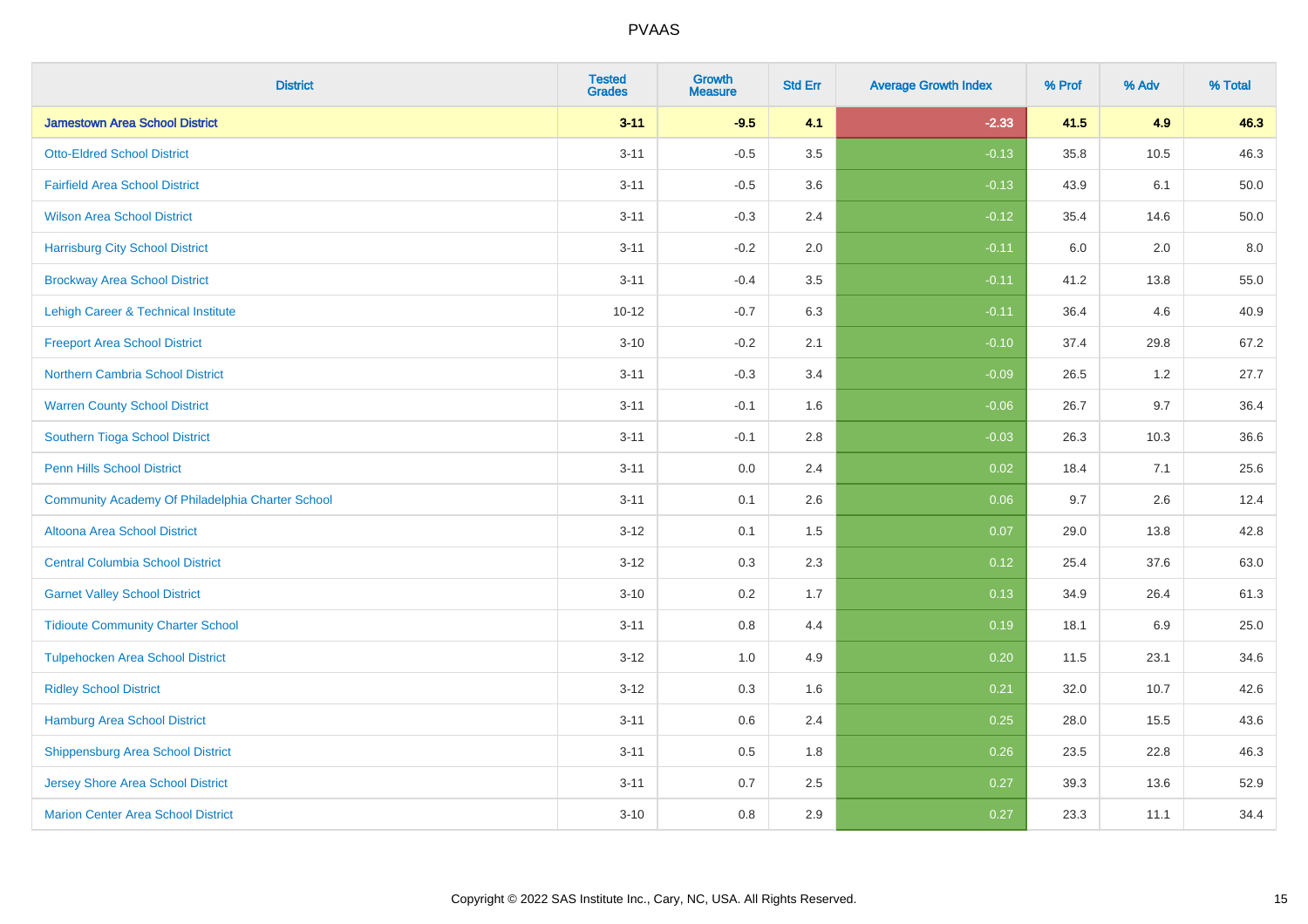| <b>District</b>                                    | <b>Tested</b><br><b>Grades</b> | <b>Growth</b><br><b>Measure</b> | <b>Std Err</b> | <b>Average Growth Index</b> | % Prof | % Adv   | % Total |
|----------------------------------------------------|--------------------------------|---------------------------------|----------------|-----------------------------|--------|---------|---------|
| <b>Jamestown Area School District</b>              | $3 - 11$                       | $-9.5$                          | 4.1            | $-2.33$                     | 41.5   | 4.9     | 46.3    |
| <b>Tech Freire Charter School</b>                  | $9 - 11$                       | 0.7                             | 2.5            | 0.27                        | 3.6    | 0.0     | 3.6     |
| <b>New Foundations Charter School</b>              | $3 - 11$                       | 0.6                             | 2.2            | 0.29                        | 22.4   | 4.0     | 26.4    |
| South Williamsport Area School District            | $3 - 10$                       | 0.9                             | 3.1            | 0.31                        | 38.4   | 11.6    | 50.0    |
| <b>Hopewell Area School District</b>               | $3 - 11$                       | 0.8                             | 2.6            | 0.31                        | 34.5   | 12.4    | 46.9    |
| <b>Wilson School District</b>                      | $3 - 12$                       | 0.5                             | 1.5            | 0.32                        | 30.4   | 25.5    | 55.9    |
| <b>Avella Area School District</b>                 | $3 - 12$                       | 1.6                             | 4.7            | 0.34                        | 34.8   | 7.2     | 42.0    |
| <b>North Star School District</b>                  | $3 - 11$                       | 1.1                             | 3.3            | 0.34                        | 26.2   | 20.0    | 46.2    |
| <b>Wattsburg Area School District</b>              | $3 - 11$                       | 1.0                             | 2.7            | 0.36                        | 20.4   | 12.4    | 32.7    |
| <b>Upper Adams School District</b>                 | $3 - 11$                       | 0.9                             | 2.5            | 0.37                        | 33.0   | 17.0    | 50.0    |
| Pennsylvania Cyber Charter School                  | $3 - 11$                       | 0.6                             | 1.5            | 0.37                        | 20.8   | 8.1     | 28.9    |
| <b>Reach Cyber Charter School</b>                  | $3 - 11$                       | 1.4                             | 3.6            | 0.40                        | 32.9   | 15.2    | 48.1    |
| <b>Austin Area School District</b>                 | $3 - 11$                       | 2.6                             | 6.0            | 0.43                        | 25.0   | 18.8    | 43.8    |
| <b>Brentwood Borough School District</b>           | $3 - 11$                       | 1.3                             | 3.0            | 0.44                        | 20.2   | 16.0    | 36.2    |
| <b>MaST Community Charter School II</b>            | $3 - 10$                       | 1.4                             | 3.0            | 0.45                        | 16.1   | 4.6     | 20.7    |
| Philadelphia Electrical & Tech Charter High School | $10 - 10$                      | 1.2                             | 2.6            | 0.45                        | 0.9    | $0.0\,$ | 0.9     |
| <b>Annville-Cleona School District</b>             | $3 - 12$                       | 1.1                             | 2.4            | 0.45                        | 34.8   | 13.6    | 48.5    |
| <b>Daniel Boone Area School District</b>           | $3 - 12$                       | 0.9                             | 1.9            | 0.46                        | 28.9   | 22.0    | 51.0    |
| <b>Juniata Valley School District</b>              | $3 - 11$                       | 1.6                             | 3.2            | 0.51                        | 23.1   | 9.4     | 32.5    |
| Shenango Area School District                      | $3 - 11$                       | 1.7                             | 3.2            | 0.52                        | 41.4   | 13.8    | 55.3    |
| <b>Seneca Valley School District</b>               | $3 - 11$                       | $0.8\,$                         | 1.4            | 0.54                        | 40.6   | 25.2    | 65.8    |
| <b>Oley Valley School District</b>                 | $3 - 11$                       | 1.4                             | 2.4            | 0.56                        | 37.4   | 23.9    | 61.4    |
| <b>Upper Moreland Township School District</b>     | $3 - 11$                       | 1.1                             | 2.0            | 0.56                        | 24.8   | 26.6    | 51.3    |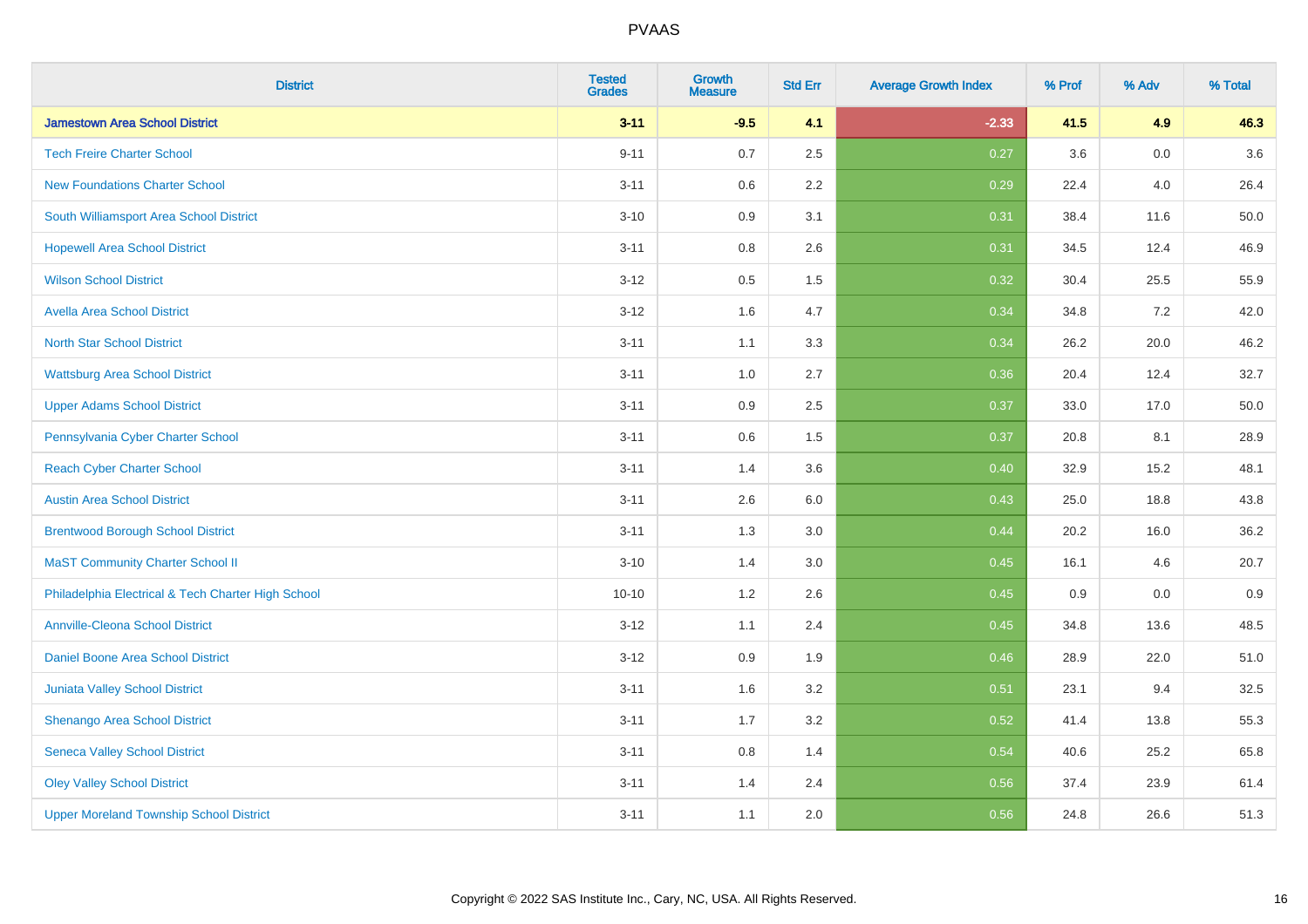| <b>District</b>                                | <b>Tested</b><br><b>Grades</b> | <b>Growth</b><br><b>Measure</b> | <b>Std Err</b> | <b>Average Growth Index</b> | % Prof | % Adv | % Total |
|------------------------------------------------|--------------------------------|---------------------------------|----------------|-----------------------------|--------|-------|---------|
| <b>Jamestown Area School District</b>          | $3 - 11$                       | $-9.5$                          | 4.1            | $-2.33$                     | 41.5   | 4.9   | 46.3    |
| <b>Abington School District</b>                | $3 - 10$                       | 0.9                             | 1.6            | 0.57                        | 29.7   | 28.7  | 58.4    |
| <b>Sullivan County School District</b>         | $3 - 10$                       | 2.5                             | 4.3            | 0.58                        | 43.6   | 7.7   | 51.3    |
| <b>Bethlehem-Center School District</b>        | $3 - 10$                       | 2.1                             | 3.5            | 0.59                        | 32.3   | 4.6   | 36.9    |
| <b>Bensalem Township School District</b>       | $3 - 11$                       | 1.0                             | 1.6            | 0.63                        | 24.3   | 10.7  | 34.9    |
| <b>Belmont Charter School</b>                  | $3 - 10$                       | 2.2                             | 3.4            | 0.64                        | 5.3    | 1.8   | 7.0     |
| <b>Mastery Charter School - Pickett Campus</b> | $6 - 10$                       | 2.7                             | 4.2            | 0.65                        | 20.6   | 0.0   | 20.6    |
| <b>Union School District</b>                   | $3 - 12$                       | 2.5                             | 3.7            | 0.69                        | 17.9   | 10.4  | 28.4    |
| <b>Springfield School District</b>             | $3 - 11$                       | 1.2                             | 1.7            | 0.69                        | 31.8   | 25.2  | 56.9    |
| <b>Williams Valley School District</b>         | $3 - 11$                       | 2.6                             | 3.7            | 0.69                        | 17.0   | 5.1   | 22.0    |
| <b>Mercer Area School District</b>             | $3 - 11$                       | 2.2                             | 3.1            | 0.70                        | 24.4   | 11.8  | 36.2    |
| <b>Forest Hills School District</b>            | $3 - 11$                       | 1.8                             | 2.5            | 0.71                        | 28.8   | 10.3  | 39.1    |
| <b>Tunkhannock Area School District</b>        | $3 - 11$                       | 1.4                             | 2.0            | 0.71                        | 29.8   | 18.1  | 47.9    |
| <b>School Lane Charter School</b>              | $3 - 11$                       | 2.6                             | 3.6            | 0.72                        | 23.1   | 18.7  | 41.8    |
| <b>Lewisburg Area School District</b>          | $3 - 11$                       | 1.7                             | 2.4            | 0.72                        | 35.9   | 35.9  | 71.8    |
| Penn-Delco School District                     | $3 - 11$                       | 1.3                             | 1.8            | 0.75                        | 26.5   | 12.6  | 39.1    |
| <b>North Clarion County School District</b>    | $3 - 12$                       | 3.4                             | 4.1            | 0.83                        | 45.0   | 18.8  | 63.8    |
| <b>Moon Area School District</b>               | $3 - 11$                       | 1.5                             | 1.8            | 0.86                        | 34.5   | 25.5  | 60.0    |
| <b>Blackhawk School District</b>               | $3 - 11$                       | 2.0                             | 2.3            | 0.87                        | 34.6   | 20.7  | 55.3    |
| Aspira Bilingual Cyber Charter School          | $3 - 11$                       | 5.1                             | 5.8            | 0.87                        | 4.8    | 0.0   | 4.8     |
| Hope For Hyndman Charter School                | $3 - 11$                       | 5.1                             | 5.8            | 0.88                        | 14.3   | 7.1   | 21.4    |
| <b>Pottstown School District</b>               | $3 - 12$                       | 2.0                             | 2.2            | 0.88                        | 19.4   | 6.2   | 25.6    |
| <b>Clarion Area School District</b>            | $3 - 11$                       | 3.2                             | 3.7            | 0.88                        | 31.7   | 13.3  | 45.0    |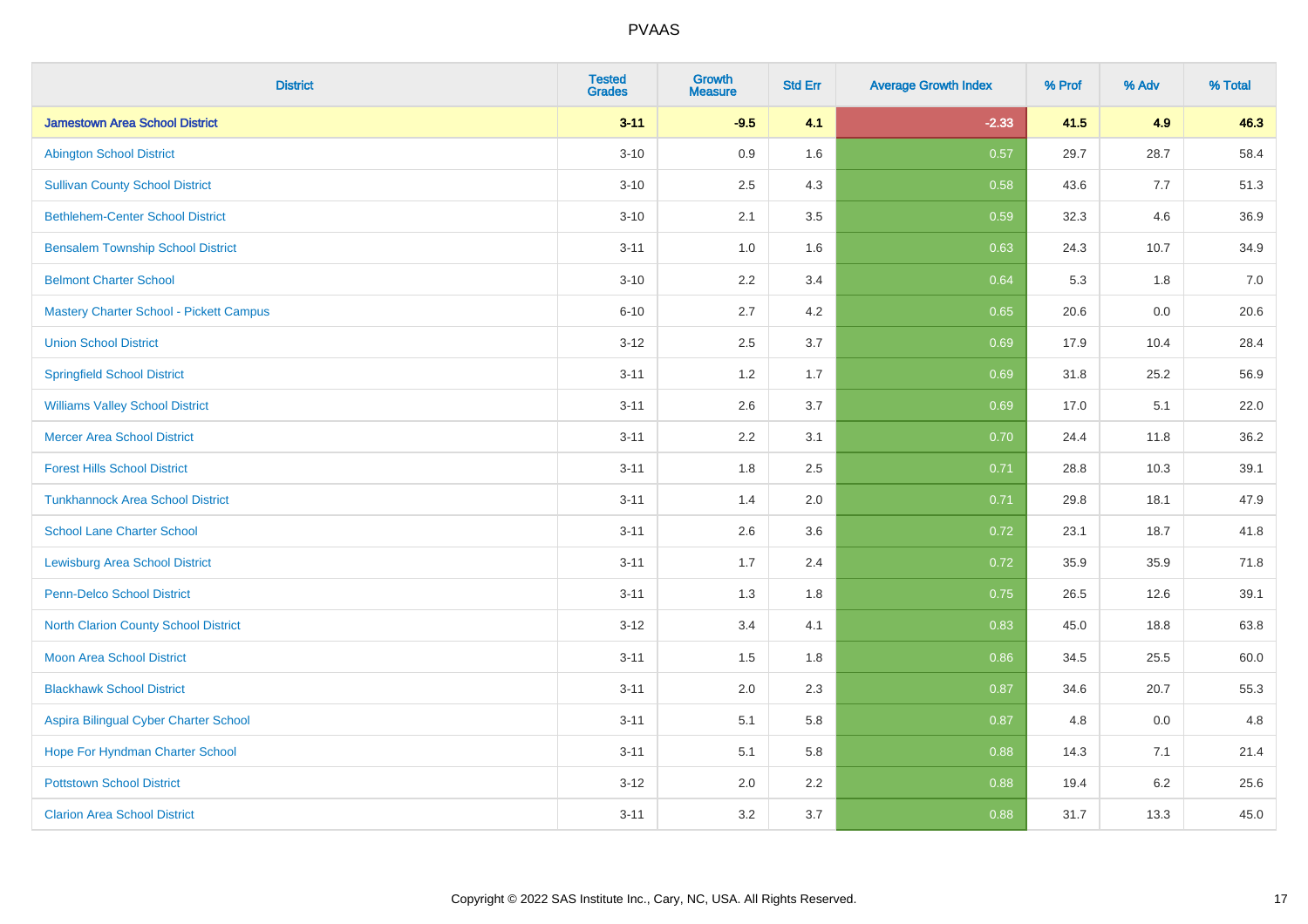| <b>District</b>                                 | <b>Tested</b><br><b>Grades</b> | <b>Growth</b><br><b>Measure</b> | <b>Std Err</b> | <b>Average Growth Index</b> | % Prof  | % Adv | % Total |
|-------------------------------------------------|--------------------------------|---------------------------------|----------------|-----------------------------|---------|-------|---------|
| <b>Jamestown Area School District</b>           | $3 - 11$                       | $-9.5$                          | 4.1            | $-2.33$                     | 41.5    | 4.9   | 46.3    |
| <b>Eastern Lancaster County School District</b> | $3 - 12$                       | 2.9                             | 3.2            | 0.91                        | 35.2    | 36.4  | 71.6    |
| <b>Centennial School District</b>               | $3 - 10$                       | 1.5                             | 1.5            | 0.98                        | 23.6    | 12.4  | 36.0    |
| West Jefferson Hills School District            | $3 - 11$                       | 1.9                             | 1.9            | 0.99                        | 34.8    | 27.3  | 62.1    |
| <b>Galeton Area School District</b>             | $3 - 11$                       | 5.4                             | 5.4            | 1.01                        | 33.3    | 22.2  | 55.6    |
| Esperanza Academy Charter School                | $4 - 11$                       | 2.1                             | 2.1            | $1.01$                      | 14.2    | 3.6   | 17.8    |
| <b>Brownsville Area School District</b>         | $3 - 12$                       | 3.9                             | 3.8            | 1.04                        | 22.0    | 8.5   | 30.5    |
| <b>Sharpsville Area School District</b>         | $3 - 11$                       | $3.8\,$                         | 3.7            | 1.04                        | 41.1    | 23.2  | 64.3    |
| <b>Bermudian Springs School District</b>        | $3 - 11$                       | 2.5                             | 2.4            | 1.05                        | 31.8    | 23.5  | 55.3    |
| <b>Haverford Township School District</b>       | $3 - 11$                       | 1.4                             | 1.4            | 1.05                        | 36.7    | 26.3  | 63.0    |
| <b>Athens Area School District</b>              | $3 - 11$                       | 2.6                             | 2.3            | 1.11                        | 34.9    | 12.3  | 47.3    |
| <b>Southeast Delco School District</b>          | $3 - 10$                       | 3.9                             | 3.5            | 1.12                        | 18.6    | 3.4   | 22.0    |
| Esperanza Cyber Charter School                  | $3 - 11$                       | 7.1                             | 6.1            | 1.15                        | $8.8\,$ | 2.9   | 11.8    |
| People For People Charter School                | $3 - 12$                       | 6.4                             | 5.6            | 1.15                        | 2.4     | 0.0   | 2.4     |
| <b>Newport School District</b>                  | $3 - 12$                       | 3.8                             | 3.3            | 1.17                        | 38.8    | 10.4  | 49.2    |
| <b>Solanco School District</b>                  | $3 - 11$                       | 2.2                             | 1.8            | 1.18                        | 27.2    | 15.0  | 42.3    |
| <b>Upper Dublin School District</b>             | $3 - 12$                       | 2.1                             | 1.8            | 1.19                        | 34.7    | 30.0  | 64.7    |
| <b>Bellwood-Antis School District</b>           | $3 - 10$                       | 3.5                             | 2.8            | 1.24                        | 40.9    | 19.4  | 60.2    |
| <b>Bloomsburg Area School District</b>          | $3 - 10$                       | 4.3                             | 3.4            | 1.26                        | 36.5    | 20.6  | 57.1    |
| Johnsonburg Area School District                | $3 - 11$                       | 5.0                             | 3.9            | 1.27                        | 35.5    | 11.8  | 47.4    |
| <b>Purchase Line School District</b>            | $3 - 12$                       | 4.3                             | 3.3            | 1.30                        | 32.3    | 9.0   | 41.4    |
| Pennsylvania Virtual Charter School             | $3 - 11$                       | 4.4                             | 3.4            | 1.31                        | 29.8    | 21.2  | 51.0    |
| <b>Ringgold School District</b>                 | $3 - 11$                       | 2.9                             | 2.2            | 1.32                        | 23.8    | 13.3  | 37.1    |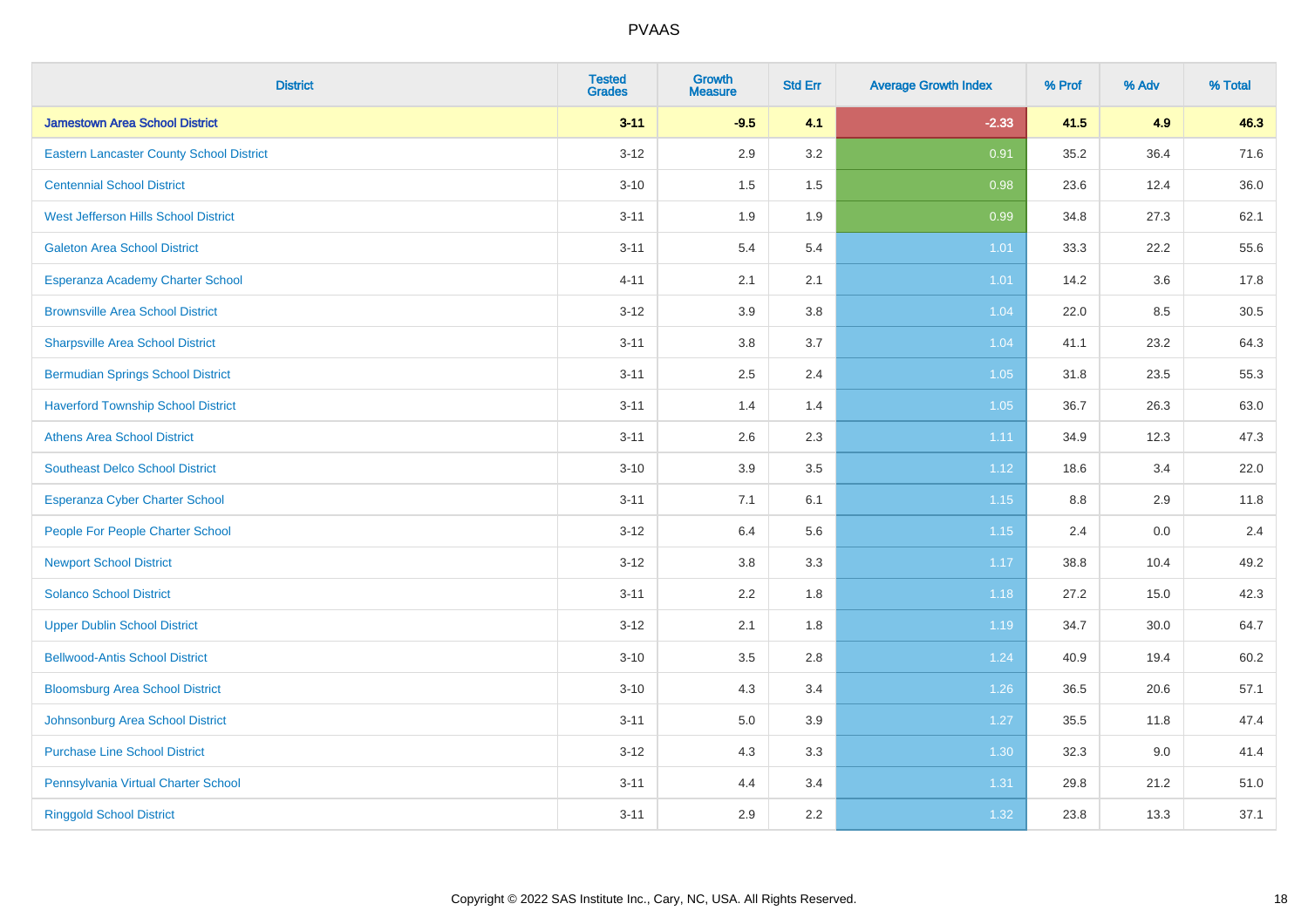| <b>District</b>                                | <b>Tested</b><br><b>Grades</b> | <b>Growth</b><br><b>Measure</b> | <b>Std Err</b> | <b>Average Growth Index</b> | % Prof | % Adv | % Total |
|------------------------------------------------|--------------------------------|---------------------------------|----------------|-----------------------------|--------|-------|---------|
| <b>Jamestown Area School District</b>          | $3 - 11$                       | $-9.5$                          | 4.1            | $-2.33$                     | 41.5   | 4.9   | 46.3    |
| <b>Keystone School District</b>                | $3 - 11$                       | 7.8                             | 5.7            | 1.37                        | 35.0   | 45.0  | 80.0    |
| Philipsburg-Osceola Area School District       | $3 - 11$                       | 4.1                             | 3.0            | 1.37                        | 22.5   | 16.2  | 38.8    |
| <b>Chestnut Ridge School District</b>          | $3 - 12$                       | 4.0                             | 2.9            | 1.38                        | 33.2   | 11.0  | 44.2    |
| <b>Conemaugh Township Area School District</b> | $3 - 12$                       | 4.8                             | 3.5            | 1.39                        | 30.9   | 27.8  | 58.8    |
| <b>Western Wayne School District</b>           | $3 - 11$                       | 3.6                             | 2.6            | 1.39                        | 30.8   | 16.2  | 47.0    |
| <b>Mastery Charter School - Thomas Campus</b>  | $3 - 10$                       | 7.9                             | 5.7            | 1.39                        | 12.5   | 0.0   | 12.5    |
| <b>Midd-West School District</b>               | $3 - 11$                       | 3.6                             | 2.6            | 1.42                        | 28.6   | 25.0  | 53.6    |
| <b>Conestoga Valley School District</b>        | $3 - 11$                       | 2.4                             | 1.7            | 1.43                        | 35.0   | 23.5  | 58.5    |
| Susquehanna Township School District           | $3 - 12$                       | 3.9                             | 2.7            | 1.45                        | 19.0   | 13.1  | 32.0    |
| <b>Northern Potter School District</b>         | $3 - 12$                       | $6.8\,$                         | 4.6            | 1.48                        | 30.6   | 11.1  | 41.7    |
| South Western School District                  | $3 - 12$                       | 2.5                             | 1.7            | 1.48                        | 36.2   | 19.7  | 55.9    |
| <b>Smethport Area School District</b>          | $3 - 12$                       | 5.8                             | 3.8            | 1.52                        | 24.6   | 20.0  | 44.6    |
| <b>Gateway School District</b>                 | $3 - 11$                       | 3.1                             | 2.0            | 1.55                        | 35.7   | 18.5  | 54.2    |
| <b>Fort Leboeuf School District</b>            | $3 - 11$                       | 3.5                             | 2.2            | 1.58                        | 32.0   | 16.8  | 48.8    |
| <b>Salisbury Township School District</b>      | $3 - 11$                       | 5.8                             | 3.6            | 1.62                        | 24.4   | 12.6  | 37.0    |
| <b>Halifax Area School District</b>            | $3 - 11$                       | 5.8                             | 3.5            | 1.64                        | 32.1   | 18.9  | 50.9    |
| Dr Robert Ketterer Charter School Inc          | $6 - 12$                       | 7.1                             | 4.3            | 1.66                        | 7.3    | 1.7   | 9.0     |
| <b>Waynesboro Area School District</b>         | $3 - 12$                       | 3.0                             | 1.8            | 1.67                        | 26.0   | 23.5  | 49.5    |
| <b>West Shore School District</b>              | $3 - 12$                       | 2.2                             | 1.3            | 1.68                        | 31.8   | 15.2  | 47.1    |
| <b>Penn-Trafford School District</b>           | $3 - 11$                       | 2.9                             | 1.8            | 1.68                        | 46.3   | 26.2  | 72.5    |
| <b>Port Allegany School District</b>           | $3 - 11$                       | 6.5                             | 3.7            | 1.74                        | 26.4   | 11.3  | 37.7    |
| Multicultural Academy Charter School           | $9 - 11$                       | 6.0                             | 3.4            | 1.77                        | 12.3   | 0.0   | 12.3    |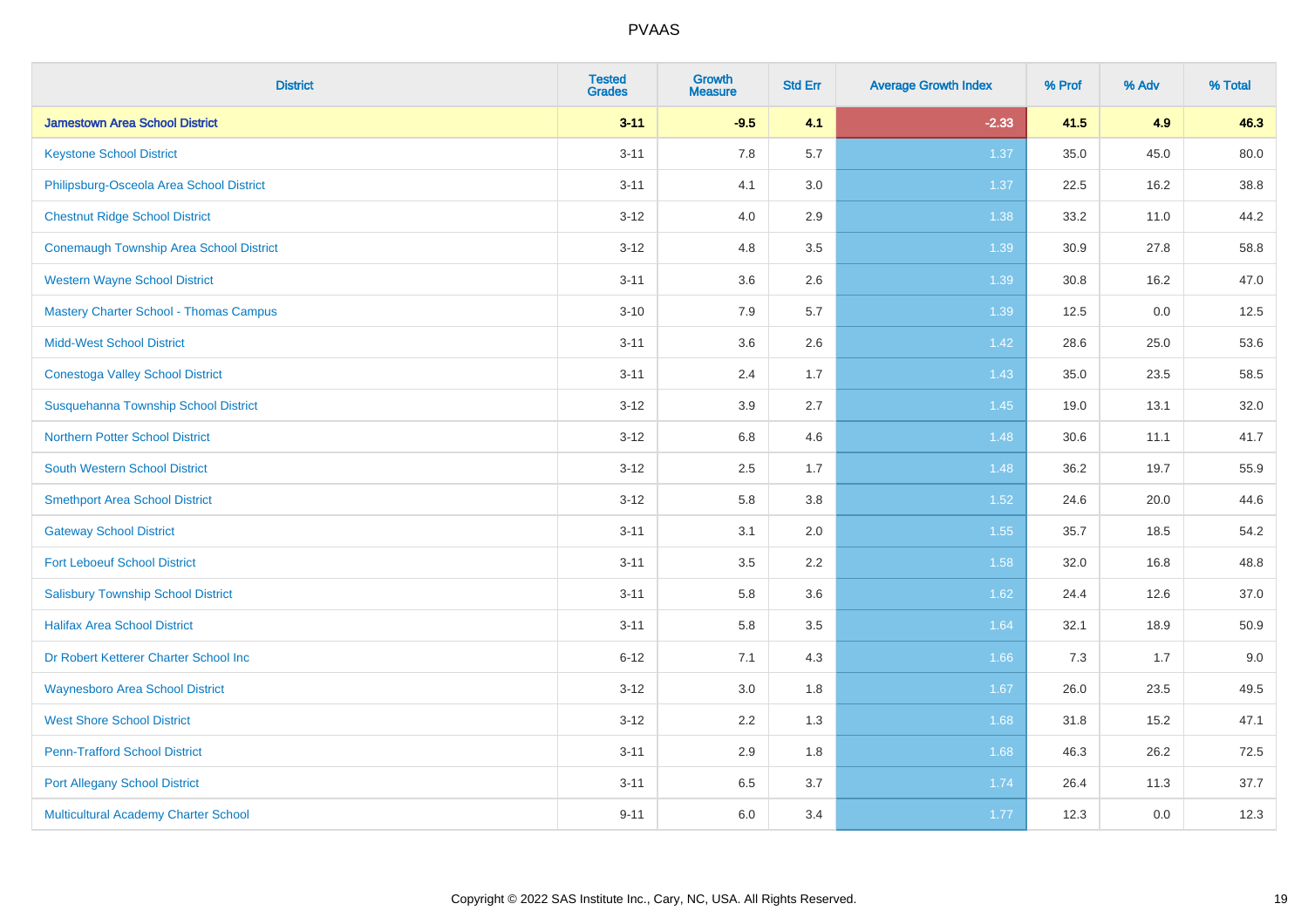| <b>District</b>                                | <b>Tested</b><br><b>Grades</b> | <b>Growth</b><br><b>Measure</b> | <b>Std Err</b> | <b>Average Growth Index</b> | % Prof | % Adv | % Total |
|------------------------------------------------|--------------------------------|---------------------------------|----------------|-----------------------------|--------|-------|---------|
| <b>Jamestown Area School District</b>          | $3 - 11$                       | $-9.5$                          | 4.1            | $-2.33$                     | 41.5   | 4.9   | 46.3    |
| <b>Wyalusing Area School District</b>          | $3 - 12$                       | 5.7                             | 3.2            | 1.78                        | 38.6   | 12.9  | 51.4    |
| Leechburg Area School District                 | $3 - 11$                       | 7.0                             | 3.9            | 1.79                        | 37.7   | 4.9   | 42.6    |
| Mt Lebanon School District                     | $3 - 11$                       | 2.4                             | 1.3            | 1.79                        | 39.3   | 37.4  | 76.8    |
| <b>Sayre Area School District</b>              | $3 - 11$                       | 5.8                             | 3.2            | 1.81                        | 30.3   | 21.0  | 51.3    |
| <b>Perkiomen Valley School District</b>        | $3 - 11$                       | 2.7                             | 1.5            | 1.83                        | 35.0   | 25.3  | 60.3    |
| <b>Central Valley School District</b>          | $3 - 10$                       | 4.7                             | 2.6            | 1.83                        | 37.8   | 18.5  | 56.3    |
| <b>Eastern Lebanon County School District</b>  | $3 - 11$                       | 4.0                             | 2.1            | 1.89                        | 23.5   | 11.5  | 35.0    |
| <b>United School District</b>                  | $3 - 11$                       | 6.3                             | 3.3            | 1.89                        | 38.8   | 16.3  | 55.0    |
| <b>Spring Grove Area School District</b>       | $3 - 11$                       | 3.9                             | 2.0            | 1.90                        | 30.0   | 23.0  | 53.0    |
| <b>Oswayo Valley School District</b>           | $3 - 12$                       | 9.9                             | 5.1            | 1.93                        | 26.5   | 44.1  | 70.6    |
| South Middleton School District                | $3 - 11$                       | 4.4                             | 2.2            | 1.95                        | 31.1   | 16.4  | 47.5    |
| Pennsylvania Distance Learning Charter School  | $3 - 12$                       | $6.8\,$                         | 3.4            | 1.99                        | 19.8   | 6.2   | 25.9    |
| <b>Benton Area School District</b>             | $3 - 10$                       | 8.1                             | 4.0            | 2.01                        | 35.7   | 28.6  | 64.3    |
| <b>Keystone Central School District</b>        | $3 - 11$                       | 3.6                             | 1.8            | 2.04                        | 27.1   | 14.6  | 41.8    |
| Northampton Area School District               | $3 - 11$                       | 3.2                             | 1.5            | 2.05                        | 29.8   | 17.9  | 47.7    |
| Northeastern York School District              | $3 - 11$                       | $3.8\,$                         | 1.8            | 2.11                        | 32.7   | 21.0  | 53.7    |
| <b>Muncy School District</b>                   | $3 - 11$                       | 6.9                             | 3.3            | 2.12                        | 37.6   | 18.8  | 56.4    |
| <b>Mckeesport Area School District</b>         | $3 - 12$                       | 4.6                             | 2.2            | 2.14                        | 21.1   | 4.4   | 25.5    |
| <b>Brookville Area School District</b>         | $3 - 11$                       | $6.8\,$                         | 3.1            | 2.19                        | 46.1   | 14.6  | 60.7    |
| <b>Mastery Charter School - Hardy Williams</b> | $3 - 11$                       | 6.6                             | 3.0            | 2.21                        | 24.7   | 1.2   | 25.9    |
| <b>Blue Ridge School District</b>              | $3 - 11$                       | 8.3                             | 3.7            | 2.24                        | 29.6   | 9.3   | 38.9    |
| <b>Wallingford-Swarthmore School District</b>  | $3 - 10$                       | 5.0                             | 2.2            | 2.25                        | 33.3   | 37.1  | 70.4    |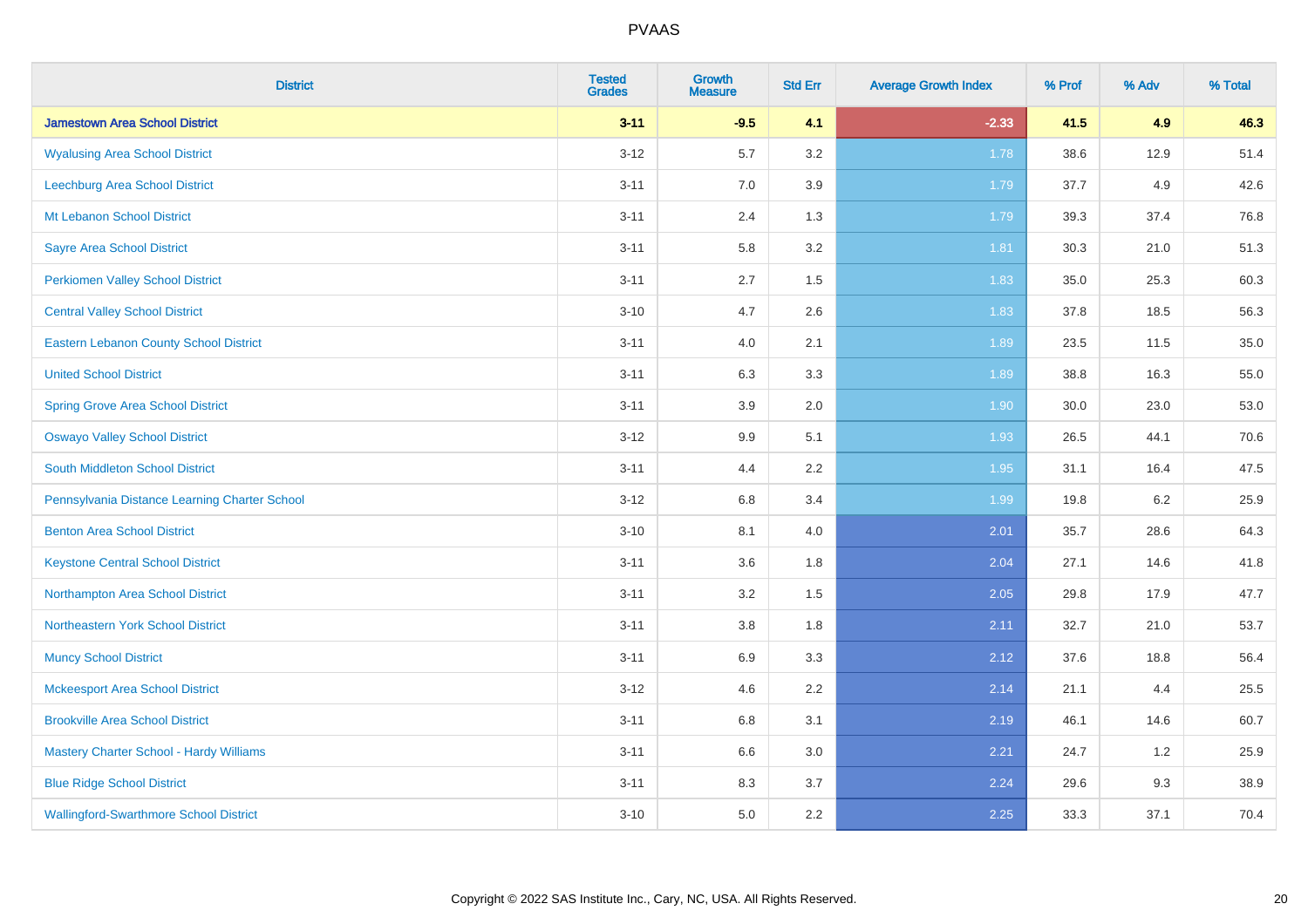| <b>District</b>                                    | <b>Tested</b><br><b>Grades</b> | <b>Growth</b><br><b>Measure</b> | <b>Std Err</b> | <b>Average Growth Index</b> | % Prof | % Adv | % Total |
|----------------------------------------------------|--------------------------------|---------------------------------|----------------|-----------------------------|--------|-------|---------|
| <b>Jamestown Area School District</b>              | $3 - 11$                       | $-9.5$                          | 4.1            | $-2.33$                     | 41.5   | 4.9   | 46.3    |
| <b>Glendale School District</b>                    | $3 - 10$                       | 7.9                             | 3.5            | 2.25                        | 42.6   | 9.3   | 51.8    |
| <b>East Pennsboro Area School District</b>         | $3 - 11$                       | 4.8                             | 2.1            | 2.26                        | 36.8   | 16.9  | 53.7    |
| <b>Brandywine Heights Area School District</b>     | $3 - 11$                       | 5.8                             | 2.6            | 2.27                        | 27.7   | 28.6  | 56.2    |
| Huntingdon Area School District                    | $3 - 11$                       | 5.8                             | 2.6            | 2.28                        | 27.8   | 17.4  | 45.2    |
| <b>Red Lion Area School District</b>               | $3 - 11$                       | 4.5                             | 1.9            | 2.31                        | 32.3   | 21.5  | 53.8    |
| <b>Bentworth School District</b>                   | $3 - 11$                       | 7.0                             | 3.0            | 2.36                        | 26.6   | 17.0  | 43.6    |
| Northern Lehigh School District                    | $3 - 12$                       | 6.1                             | 2.5            | 2.42                        | 21.4   | 18.0  | 39.3    |
| <b>Homer-Center School District</b>                | $3 - 11$                       | 8.8                             | 3.5            | 2.53                        | 38.0   | 17.7  | 55.8    |
| Northern Tioga School District                     | $3 - 12$                       | 6.8                             | 2.6            | 2.64                        | 25.0   | 16.9  | 41.9    |
| <b>Palisades School District</b>                   | $3 - 11$                       | 7.7                             | 2.9            | 2.66                        | 27.8   | 20.3  | 48.1    |
| <b>Commonwealth Charter Academy Charter School</b> | $3 - 10$                       | 4.2                             | 1.6            | 2.68                        | 27.0   | 15.6  | 42.5    |
| <b>Bedford Area School District</b>                | $3 - 11$                       | 6.4                             | 2.4            | 2.68                        | 31.0   | 20.6  | 51.6    |
| Saint Marys Area School District                   | $3 - 11$                       | 6.0                             | 2.2            | 2.69                        | 35.4   | 18.3  | 53.7    |
| <b>Crawford Central School District</b>            | $3 - 11$                       | 5.7                             | 2.1            | 2.71                        | 26.4   | 15.8  | 42.1    |
| <b>Tamaqua Area School District</b>                | $3 - 12$                       | 6.5                             | 2.4            | 2.72                        | 34.3   | 17.5  | 51.8    |
| <b>Donegal School District</b>                     | $3 - 12$                       | 5.9                             | 2.2            | 2.72                        | 34.1   | 23.1  | 57.2    |
| <b>Great Valley School District</b>                | $3 - 11$                       | 5.4                             | 2.0            | 2.77                        | 33.8   | 33.5  | 67.3    |
| <b>South Butler County School District</b>         | $3 - 10$                       | 6.3                             | 2.2            | 2.80                        | 37.8   | 19.2  | 57.0    |
| <b>Canton Area School District</b>                 | $3 - 11$                       | 8.4                             | 2.9            | 2.92                        | 13.8   | 23.0  | 36.8    |
| <b>Bald Eagle Area School District</b>             | $3 - 11$                       | 7.6                             | 2.5            | 3.00                        | 31.6   | 15.6  | 47.3    |
| <b>Line Mountain School District</b>               | $3 - 11$                       | 11.7                            | 3.9            | 3.01                        | 40.4   | 42.3  | 82.7    |
| <b>Lower Dauphin School District</b>               | $3 - 11$                       | 5.3                             | 1.8            | 3.03                        | 30.6   | 26.8  | 57.5    |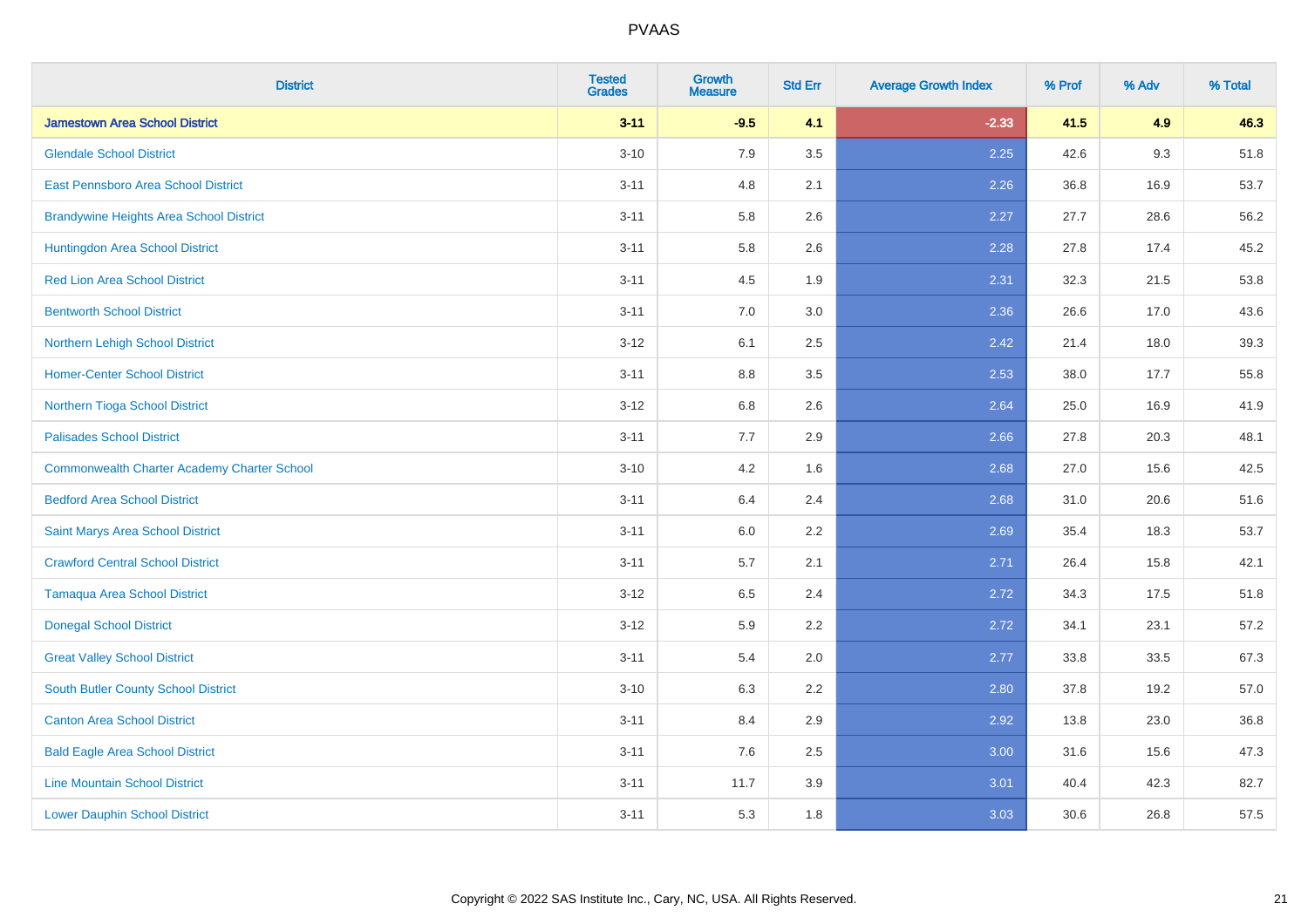| <b>District</b>                                 | <b>Tested</b><br><b>Grades</b> | <b>Growth</b><br><b>Measure</b> | <b>Std Err</b> | <b>Average Growth Index</b> | % Prof | % Adv | % Total |
|-------------------------------------------------|--------------------------------|---------------------------------|----------------|-----------------------------|--------|-------|---------|
| <b>Jamestown Area School District</b>           | $3 - 11$                       | $-9.5$                          | 4.1            | $-2.33$                     | 41.5   | 4.9   | 46.3    |
| <b>Allegheny-Clarion Valley School District</b> | $3 - 10$                       | 12.3                            | 4.1            | 3.03                        | 33.3   | 19.0  | 52.4    |
| <b>Upper Perkiomen School District</b>          | $3 - 11$                       | 5.7                             | 1.9            | 3.04                        | 25.4   | 19.9  | 45.4    |
| <b>Kane Area School District</b>                | $3 - 10$                       | 8.8                             | 2.9            | 3.07                        | 31.4   | 19.8  | 51.2    |
| Capital Area School for the Arts Charter School | $9 - 11$                       | 14.2                            | 4.5            | 3.13                        | 27.5   | 30.0  | 57.5    |
| <b>Greenwood School District</b>                | $3 - 11$                       | 11.3                            | 3.6            | 3.14                        | 31.2   | 32.8  | 63.9    |
| 21st Century Cyber Charter School               | $6 - 12$                       | 6.6                             | 2.1            | 3.16                        | 29.0   | 21.8  | 50.8    |
| <b>Avon Grove Charter School</b>                | $3 - 11$                       | 9.8                             | 3.1            | 3.18                        | 32.4   | 26.0  | 58.4    |
| <b>Apollo-Ridge School District</b>             | $3 - 12$                       | 9.5                             | 3.0            | 3.23                        | 34.0   | 9.4   | 43.4    |
| <b>Penncrest School District</b>                | $3 - 11$                       | 6.0                             | 1.9            | 3.24                        | 31.1   | 16.9  | 48.0    |
| <b>Upper Dauphin Area School District</b>       | $3 - 11$                       | 16.5                            | 5.1            | 3.26                        | 37.5   | 26.8  | 64.3    |
| <b>Steel Valley School District</b>             | $3 - 11$                       | 11.1                            | 3.3            | 3.33                        | 34.8   | 10.1  | 44.9    |
| South Fayette Township School District          | $3 - 11$                       | 6.0                             | 1.8            | 3.33                        | 32.2   | 38.3  | 70.5    |
| <b>Bellefonte Area School District</b>          | $3 - 11$                       | 6.7                             | 2.0            | 3.34                        | 28.8   | 21.5  | 50.2    |
| <b>Conrad Weiser Area School District</b>       | $3 - 11$                       | 7.1                             | 2.1            | 3.34                        | 28.2   | 14.4  | 42.6    |
| <b>Kutztown Area School District</b>            | $3 - 12$                       | 9.3                             | 2.8            | 3.34                        | 38.5   | 14.6  | 53.2    |
| Wilmington Area School District                 | $3 - 11$                       | 11.1                            | 3.3            | 3.37                        | 29.8   | 26.2  | 56.0    |
| <b>Fairview School District</b>                 | $3 - 11$                       | 8.3                             | 2.4            | 3.43                        | 41.9   | 34.9  | 76.7    |
| <b>Mars Area School District</b>                | $3 - 10$                       | 6.6                             | 1.9            | 3.45                        | 36.7   | 32.4  | 69.1    |
| <b>North Pocono School District</b>             | $3 - 11$                       | 13.1                            | 3.7            | 3.54                        | 31.4   | 33.3  | 64.7    |
| <b>York Suburban School District</b>            | $3 - 11$                       | 7.4                             | 2.1            | 3.55                        | 24.9   | 31.2  | 56.1    |
| Oil City Area School District                   | $3 - 11$                       | 8.6                             | 2.4            | 3.56                        | 29.1   | 13.1  | 42.2    |
| <b>Tredyffrin-Easttown School District</b>      | $3 - 10$                       | 8.7                             | 2.4            | 3.57                        | 35.2   | 35.8  | 71.0    |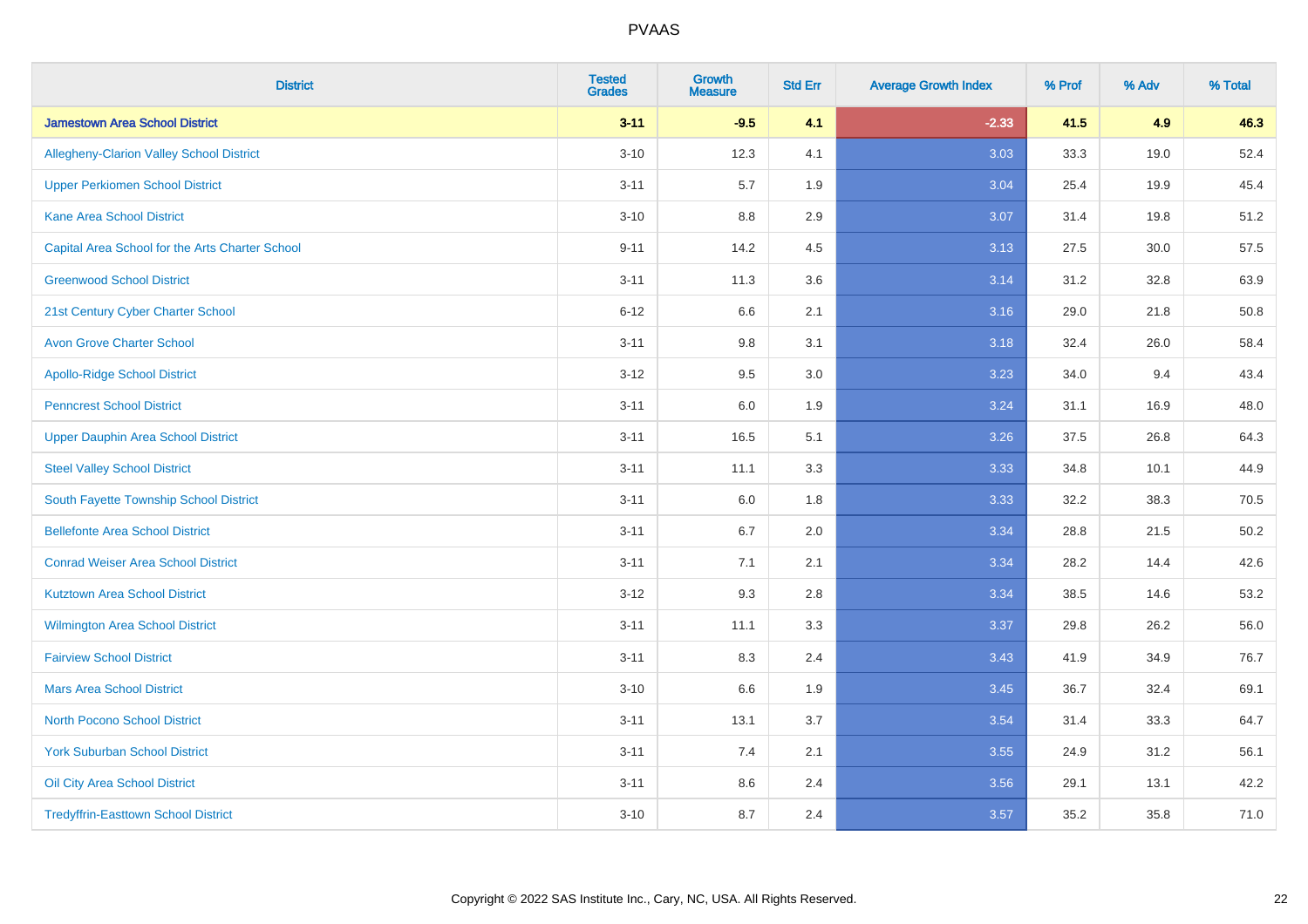| <b>District</b>                           | <b>Tested</b><br><b>Grades</b> | <b>Growth</b><br><b>Measure</b> | <b>Std Err</b> | <b>Average Growth Index</b> | % Prof | % Adv   | % Total |
|-------------------------------------------|--------------------------------|---------------------------------|----------------|-----------------------------|--------|---------|---------|
| <b>Jamestown Area School District</b>     | $3 - 11$                       | $-9.5$                          | 4.1            | $-2.33$                     | 41.5   | 4.9     | 46.3    |
| <b>William Penn School District</b>       | $3 - 12$                       | 7.0                             | 1.9            | 3.61                        | 14.0   | $7.2\,$ | 21.3    |
| <b>Reading School District</b>            | $3 - 11$                       | 4.3                             | 1.2            | 3.71                        | 16.8   | $6.0\,$ | 22.8    |
| <b>Spring Cove School District</b>        | $3 - 11$                       | 9.1                             | 2.4            | 3.77                        | 31.8   | 25.4    | 57.1    |
| <b>Dover Area School District</b>         | $3 - 12$                       | 7.1                             | 1.9            | 3.78                        | 33.0   | 18.7    | 51.7    |
| <b>Hampton Township School District</b>   | $3 - 11$                       | 7.4                             | 2.0            | 3.79                        | 37.9   | 39.2    | 77.0    |
| <b>Juniata County School District</b>     | $3 - 12$                       | 7.7                             | 2.0            | 3.81                        | 22.9   | 18.9    | 41.8    |
| <b>Hazleton Area School District</b>      | $3 - 11$                       | 6.0                             | 1.6            | 3.85                        | 20.5   | 9.0     | 29.5    |
| <b>Warrior Run School District</b>        | $3 - 11$                       | 10.5                            | 2.7            | 3.86                        | 34.1   | 16.8    | 50.9    |
| <b>Dallas School District</b>             | $3 - 11$                       | 8.1                             | 2.1            | 3.87                        | 32.4   | 22.4    | 54.8    |
| <b>Phoenixville Area School District</b>  | $3 - 11$                       | 7.3                             | 1.8            | 3.96                        | 32.3   | 27.6    | 59.8    |
| Abington Heights School District          | $3 - 11$                       | 6.7                             | 1.7            | 4.00                        | 33.8   | 31.7    | 65.5    |
| <b>Radnor Township School District</b>    | $3 - 12$                       | $7.5\,$                         | 1.9            | 4.03                        | 33.0   | 38.3    | 71.3    |
| Downingtown Area School District          | $3 - 11$                       | 4.4                             | 1.1            | 4.06                        | 30.1   | 32.0    | 62.2    |
| <b>Ephrata Area School District</b>       | $3 - 11$                       | 6.8                             | 1.7            | 4.08                        | 31.6   | 17.1    | 48.8    |
| <b>Valley View School District</b>        | $3 - 11$                       | 9.3                             | 2.2            | 4.18                        | 26.6   | 23.1    | 49.7    |
| <b>Elizabethtown Area School District</b> | $3 - 12$                       | 7.1                             | 1.7            | 4.19                        | 36.4   | 27.6    | 64.0    |
| <b>Laurel School District</b>             | $3 - 11$                       | 13.0                            | 3.1            | 4.19                        | 30.3   | 15.7    | 46.1    |
| Pennsylvania Leadership Charter School    | $3 - 11$                       | 8.0                             | 1.9            | 4.22                        | 33.1   | 27.8    | 60.9    |
| <b>Wallenpaupack Area School District</b> | $3 - 11$                       | 8.8                             | 2.1            | 4.28                        | 28.5   | 18.9    | 47.4    |
| Maritime Academy Charter School           | $3 - 10$                       | 13.2                            | 3.1            | 4.29                        | 24.0   | 1.3     | 25.3    |
| <b>Coudersport Area School District</b>   | $3 - 11$                       | 14.8                            | 3.4            | 4.33                        | 34.7   | 28.0    | 62.7    |
| <b>West Allegheny School District</b>     | $3 - 12$                       | 8.6                             | 2.0            | 4.34                        | 37.3   | 27.2    | 64.5    |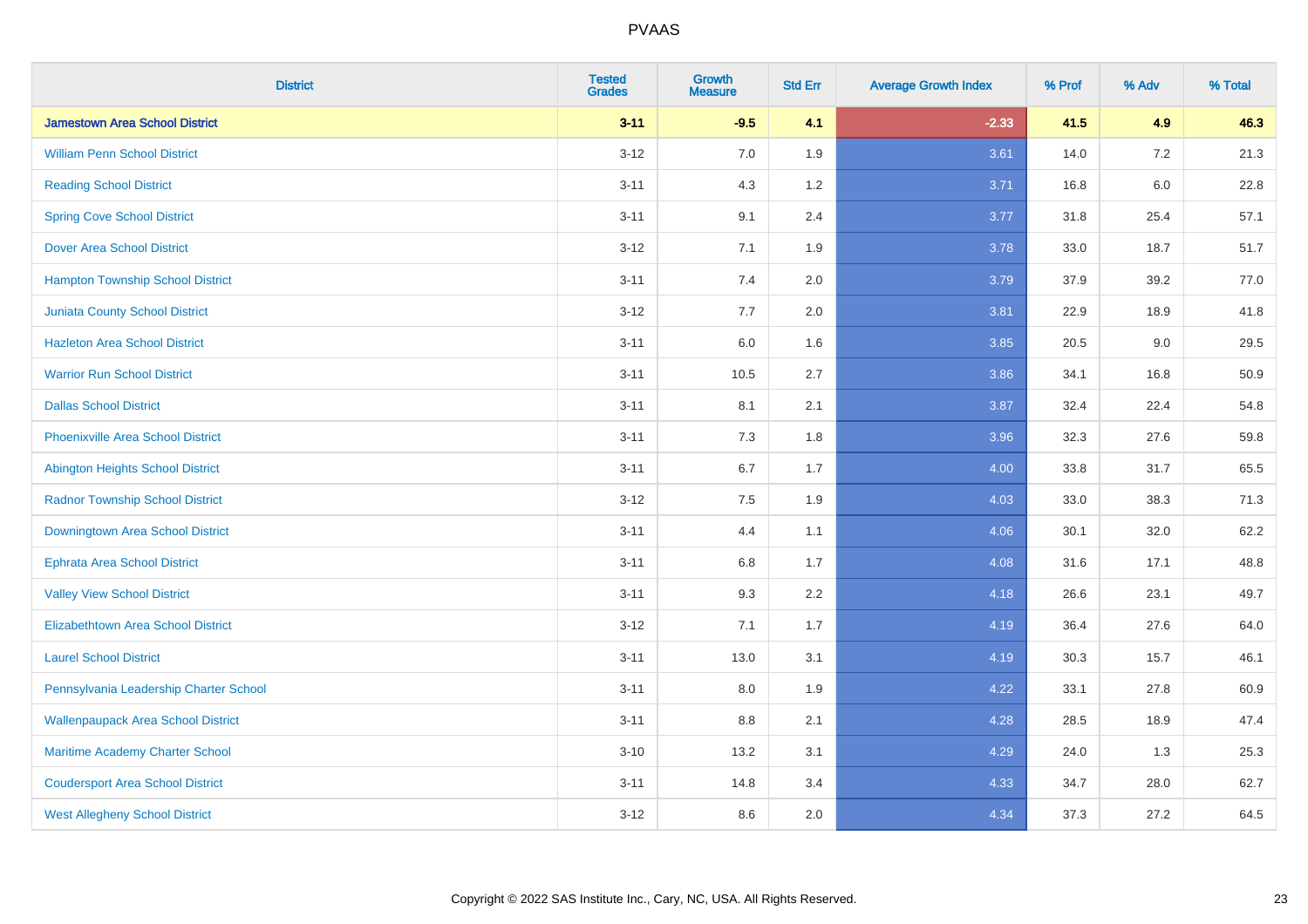| <b>District</b>                                | <b>Tested</b><br><b>Grades</b> | <b>Growth</b><br><b>Measure</b> | <b>Std Err</b> | <b>Average Growth Index</b> | % Prof | % Adv | % Total |
|------------------------------------------------|--------------------------------|---------------------------------|----------------|-----------------------------|--------|-------|---------|
| <b>Jamestown Area School District</b>          | $3 - 11$                       | $-9.5$                          | 4.1            | $-2.33$                     | 41.5   | 4.9   | 46.3    |
| <b>Lower Moreland Township School District</b> | $3 - 11$                       | 8.7                             | 2.0            | 4.35                        | 38.2   | 33.2  | 71.4    |
| <b>Pennsbury School District</b>               | $3 - 11$                       | 5.6                             | 1.3            | 4.38                        | 37.7   | 27.7  | 65.4    |
| <b>Montrose Area School District</b>           | $3 - 10$                       | 12.3                            | 2.8            | 4.41                        | 37.8   | 28.9  | 66.7    |
| <b>Conewago Valley School District</b>         | $3 - 12$                       | 7.6                             | 1.7            | 4.46                        | 41.3   | 19.4  | 60.6    |
| Northern York County School District           | $3 - 11$                       | 8.4                             | 1.8            | 4.63                        | 24.3   | 23.1  | 47.4    |
| <b>Stroudsburg Area School District</b>        | $3 - 11$                       | 7.5                             | 1.6            | 4.70                        | 30.4   | 18.3  | 48.7    |
| <b>West Perry School District</b>              | $3 - 11$                       | 11.0                            | 2.3            | 4.76                        | 26.9   | 20.5  | 47.4    |
| <b>Lakeland School District</b>                | $3 - 11$                       | 13.3                            | 2.8            | 4.80                        | 22.2   | 21.2  | 43.4    |
| <b>Penn Manor School District</b>              | $3 - 11$                       | 7.1                             | 1.5            | 4.82                        | 26.7   | 20.5  | 47.2    |
| <b>Iroquois School District</b>                | $3 - 11$                       | 13.6                            | 2.8            | 4.83                        | 33.3   | 16.0  | 49.4    |
| <b>Lehighton Area School District</b>          | $3 - 11$                       | 11.4                            | 2.4            | 4.84                        | 30.5   | 24.9  | 55.3    |
| <b>Belle Vernon Area School District</b>       | $3 - 11$                       | 11.1                            | 2.3            | 4.88                        | 31.6   | 25.4  | 57.1    |
| <b>Quaker Valley School District</b>           | $3 - 11$                       | 12.2                            | 2.5            | 4.90                        | 39.5   | 26.4  | 65.9    |
| <b>Easton Area School District</b>             | $3 - 12$                       | 6.3                             | 1.3            | 4.91                        | 24.1   | 13.0  | 37.1    |
| <b>Berlin Brothersvalley School District</b>   | $3 - 11$                       | 19.6                            | 4.0            | 4.93                        | 28.3   | 41.3  | 69.6    |
| <b>Pennridge School District</b>               | $3 - 10$                       | 7.4                             | 1.5            | 5.10                        | 32.0   | 27.6  | 59.6    |
| Pen Argyl Area School District                 | $3 - 12$                       | 12.8                            | 2.5            | 5.10                        | 28.5   | 23.8  | 52.3    |
| <b>Fleetwood Area School District</b>          | $3 - 10$                       | 10.4                            | 2.0            | 5.19                        | 31.7   | 25.8  | 57.5    |
| <b>West Branch Area School District</b>        | $3 - 11$                       | 17.0                            | 3.3            | 5.20                        | 47.1   | 19.1  | 66.2    |
| <b>Cornwall-Lebanon School District</b>        | $3 - 11$                       | 8.2                             | 1.6            | 5.24                        | 28.0   | 20.5  | 48.6    |
| <b>Avon Grove School District</b>              | $3 - 10$                       | 7.6                             | 1.4            | 5.29                        | 33.7   | 33.2  | 67.0    |
| Penns Valley Area School District              | $3 - 12$                       | 14.1                            | 2.6            | 5.33                        | 29.6   | 23.3  | 52.9    |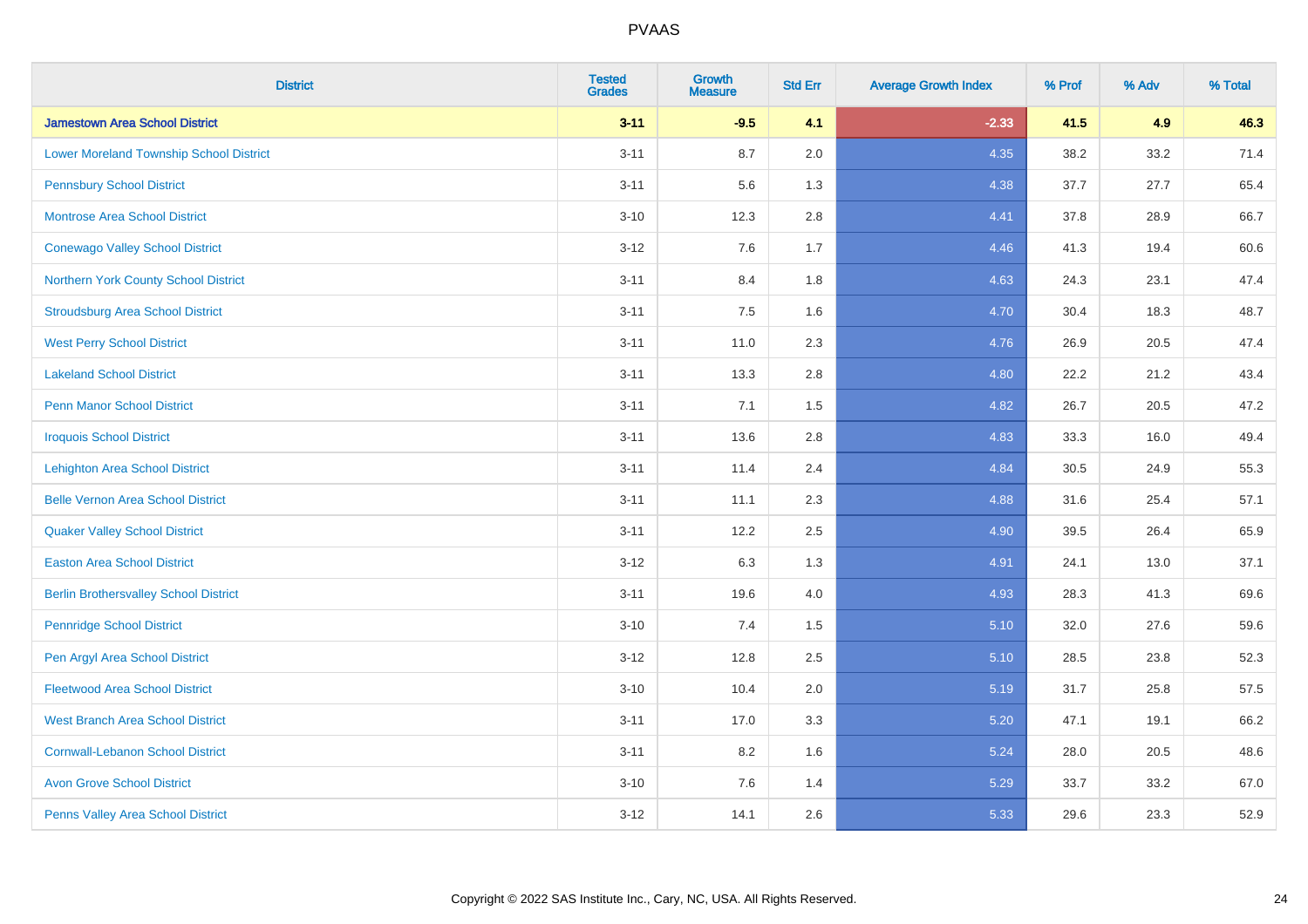| <b>District</b>                           | <b>Tested</b><br><b>Grades</b> | <b>Growth</b><br><b>Measure</b> | <b>Std Err</b> | <b>Average Growth Index</b> | % Prof | % Adv | % Total |
|-------------------------------------------|--------------------------------|---------------------------------|----------------|-----------------------------|--------|-------|---------|
| <b>Jamestown Area School District</b>     | $3 - 11$                       | $-9.5$                          | 4.1            | $-2.33$                     | 41.5   | 4.9   | 46.3    |
| Lake-Lehman School District               | $3 - 11$                       | 14.9                            | 2.8            | 5.34                        | 25.8   | 22.5  | 48.3    |
| <b>Pine-Richland School District</b>      | $3 - 11$                       | 9.3                             | 1.7            | 5.56                        | 42.3   | 35.8  | 78.1    |
| <b>Hermitage School District</b>          | $3 - 12$                       | 14.0                            | 2.5            | 5.59                        | 34.0   | 27.0  | 61.0    |
| Lampeter-Strasburg School District        | $3 - 12$                       | 11.0                            | 1.9            | 5.69                        | 35.4   | 32.3  | 67.7    |
| <b>Pequea Valley School District</b>      | $3 - 11$                       | 18.0                            | 3.1            | 5.74                        | 29.2   | 37.5  | 66.7    |
| <b>Harbor Creek School District</b>       | $3 - 11$                       | 13.4                            | 2.3            | 5.80                        | 34.5   | 40.7  | 75.2    |
| <b>Blue Mountain School District</b>      | $3 - 10$                       | 12.2                            | 2.1            | 5.81                        | 30.7   | 26.1  | 56.8    |
| <b>Punxsutawney Area School District</b>  | $3 - 11$                       | 15.8                            | 2.7            | 5.83                        | 18.6   | 29.0  | 47.6    |
| <b>Indiana Area School District</b>       | $3 - 11$                       | 12.0                            | 2.0            | 5.98                        | 30.0   | 30.4  | 60.3    |
| <b>Agora Cyber Charter School</b>         | $3 - 11$                       | 14.6                            | 2.4            | 6.03                        | 24.7   | 19.5  | 44.2    |
| <b>Franklin Regional School District</b>  | $3 - 11$                       | 11.3                            | 1.8            | 6.13                        | 30.0   | 35.0  | 65.0    |
| <b>Tuscarora School District</b>          | $3 - 11$                       | 13.4                            | 2.2            | 6.20                        | 37.1   | 26.3  | 63.4    |
| <b>Armstrong School District</b>          | $3 - 11$                       | 9.8                             | 1.6            | 6.22                        | 32.8   | 24.6  | 57.4    |
| <b>Cocalico School District</b>           | $3 - 11$                       | 12.3                            | 1.9            | 6.48                        | 28.2   | 32.3  | 60.5    |
| <b>Manheim Central School District</b>    | $3 - 11$                       | 12.8                            | 2.0            | 6.52                        | 27.8   | 35.4  | 63.2    |
| <b>Neshaminy School District</b>          | $3 - 11$                       | 8.6                             | 1.3            | 6.56                        | 31.3   | 23.9  | 55.2    |
| <b>Millcreek Township School District</b> | $3 - 11$                       | 9.1                             | 1.4            | 6.61                        | 34.5   | 30.1  | 64.6    |
| <b>Methacton School District</b>          | $3 - 11$                       | 11.0                            | 1.6            | 6.94                        | 36.0   | 33.6  | 69.6    |
| Camp Hill School District                 | $3 - 12$                       | 20.7                            | 2.9            | 7.00                        | 32.3   | 41.4  | 73.7    |
| <b>Whitehall-Coplay School District</b>   | $3 - 11$                       | 11.8                            | 1.7            | 7.06                        | 32.3   | 21.7  | 54.0    |
| <b>Upper Merion Area School District</b>  | $3 - 11$                       | 14.0                            | 2.0            | 7.15                        | 34.4   | 32.6  | 67.0    |
| <b>Danville Area School District</b>      | $3 - 11$                       | 18.4                            | 2.6            | 7.19                        | 32.0   | 46.1  | 78.1    |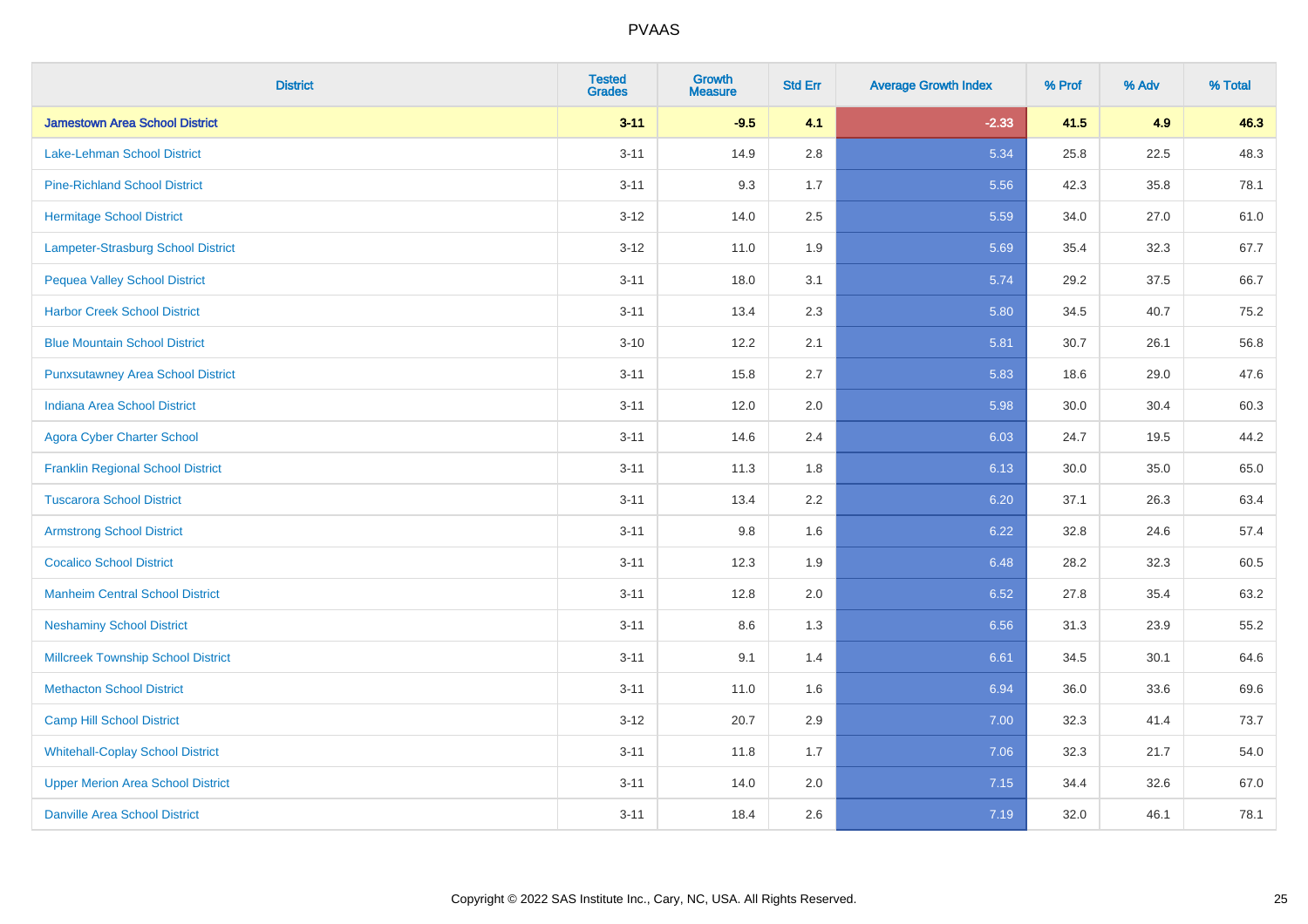| <b>District</b>                               | <b>Tested</b><br><b>Grades</b> | <b>Growth</b><br><b>Measure</b> | <b>Std Err</b> | <b>Average Growth Index</b> | % Prof | % Adv | % Total |
|-----------------------------------------------|--------------------------------|---------------------------------|----------------|-----------------------------|--------|-------|---------|
| <b>Jamestown Area School District</b>         | $3 - 11$                       | $-9.5$                          | 4.1            | $-2.33$                     | 41.5   | 4.9   | 46.3    |
| <b>Mountain View School District</b>          | $3 - 11$                       | 24.2                            | 3.4            | 7.20                        | 45.8   | 37.3  | 83.0    |
| <b>Manheim Township School District</b>       | $3 - 12$                       | 10.9                            | 1.5            | 7.51                        | 30.9   | 31.0  | 61.9    |
| <b>East Penn School District</b>              | $3 - 11$                       | 8.9                             | 1.2            | 7.61                        | 32.8   | 26.4  | 59.2    |
| <b>Mifflin County School District</b>         | $3 - 11$                       | 12.3                            | 1.6            | 7.69                        | 35.1   | 15.1  | 50.3    |
| <b>Upper Saint Clair School District</b>      | $3 - 11$                       | 13.8                            | 1.8            | 7.86                        | 32.2   | 44.5  | 76.7    |
| <b>Peters Township School District</b>        | $3 - 11$                       | 14.1                            | 1.7            | 8.16                        | 35.2   | 41.6  | 76.8    |
| <b>Collegium Charter School</b>               | $3 - 10$                       | 21.2                            | 2.6            | 8.18                        | 25.4   | 16.4  | 41.8    |
| <b>Upper Darby School District</b>            | $3 - 12$                       | 11.2                            | 1.4            | 8.28                        | 23.8   | 11.8  | 35.6    |
| <b>Saucon Valley School District</b>          | $3 - 11$                       | 18.9                            | 2.2            | 8.48                        | 26.0   | 39.6  | 65.6    |
| <b>Southern York County School District</b>   | $3 - 11$                       | 15.5                            | 1.8            | 8.48                        | 37.6   | 29.2  | 66.8    |
| <b>Central York School District</b>           | $3 - 12$                       | 12.9                            | 1.5            | 8.64                        | 31.4   | 24.1  | 55.5    |
| <b>Marple Newtown School District</b>         | $3 - 11$                       | 20.6                            | 2.3            | 8.95                        | 31.1   | 42.7  | 73.8    |
| Palmyra Area School District                  | $3 - 11$                       | 16.2                            | 1.8            | 9.02                        | 38.8   | 34.0  | 72.8    |
| <b>Unionville-Chadds Ford School District</b> | $3 - 11$                       | 15.8                            | 1.7            | 9.12                        | 31.2   | 48.0  | 79.2    |
| <b>Wayne Highlands School District</b>        | $3 - 11$                       | 22.5                            | 2.5            | 9.16                        | 33.8   | 40.4  | 74.2    |
| Fox Chapel Area School District               | $3 - 11$                       | 17.6                            | 1.9            | 9.47                        | 22.9   | 52.0  | 74.9    |
| <b>Delaware Valley School District</b>        | $3 - 11$                       | 15.7                            | 1.6            | 9.62                        | 36.7   | 32.1  | 68.8    |
| New Hope-Solebury School District             | $3 - 11$                       | 28.8                            | 2.9            | 9.77                        | 31.6   | 50.0  | 81.6    |
| <b>Loyalsock Township School District</b>     | $3 - 12$                       | 26.7                            | 2.7            | 9.92                        | 36.8   | 35.1  | 71.9    |
| <b>Derry Township School District</b>         | $3 - 10$                       | 20.1                            | 2.0            | 10.20                       | 32.8   | 46.9  | 79.7    |
| <b>Hempfield School District</b>              | $3 - 11$                       | 13.4                            | 1.3            | 10.53                       | 29.9   | 36.8  | 66.7    |
| <b>Warwick School District</b>                | $3 - 11$                       | 21.7                            | 1.8            | 11.76                       | 27.7   | 36.3  | 64.0    |